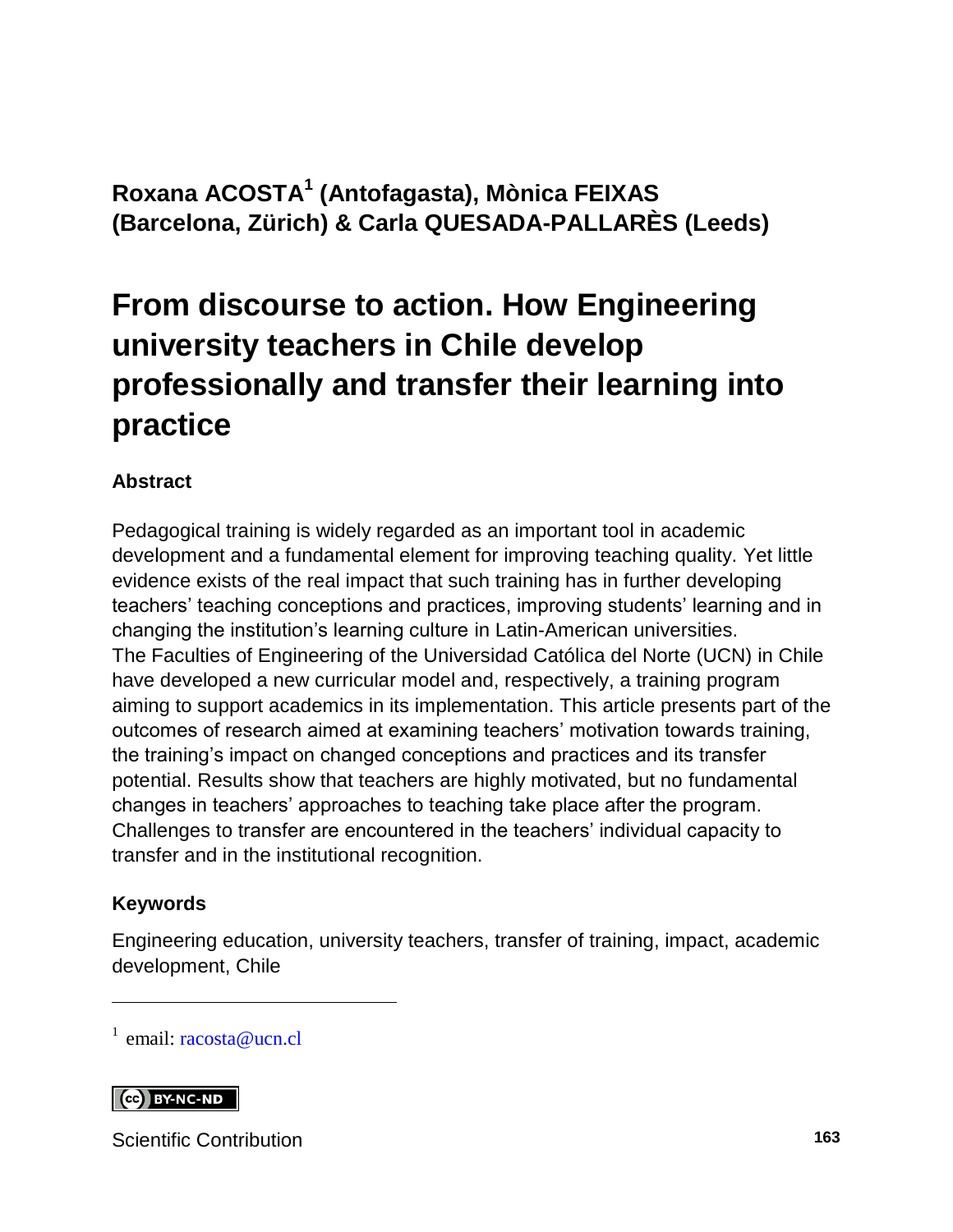## **1 Introduction**

Academic development (AD) is regarded as a wide repertoire of formal and informal academic activities focused mainly on training academics to be teachers. Simply defined, its aim is to foster teaching practice in order to secure effective student learning. AD centers from universities world-wide are concerned with designing and implementing teachers' training programs, and evidencing, from a scientific point of view, the assessment of their efficacy; i.e. the extent to which their participants have acquired the necessary teaching competencies and transfer them into the classroom to improve students' learning. Assessment of the impact of training is seen as critically important, yet evaluation of training is typically limited to assessing trainees' satisfaction and often overlooks the process of transfer of teaching competencies into teaching practice.

Numerous studies, mainly from Anglo-Saxon and European universities, have dealt with the question of how to measure AD impact (FEIXAS et al., 2013; DE RIJDT, STES, VAN DER VLEUTEN & DOCHY, 2013; PARSONS, HILL, HOLLAND & WILLIS, 2012; STES et al., 2010; HANBURY, PROSSER & RICKINSON, 2008; POSTAREFF, LINDBLOM-YLÄNNE & NEVGI, 2007; GIBBS & COFFEY, 2004; GUSKEY, 2002; RUST, 2000). The majority have focused on assessing whether there has been conceptual development and change in: teachers' approaches to teaching (TRIGWELL & PROSSER, 1996), teaching intentions (NORTON et al., 2005), teaching practices (POSTAREFF et al., 2007), and students' learning outcomes (STES et al., 2010). In Latin-American universities, the development of such studies is still emerging (MARCHANT, cited in GONZÁLEZ, 2015). Therefore, what teachers transfer as a consequence of implementing new learning, or whether such changes have an impact on the organizational and teaching culture, still remains under-evidenced. More studies into the effects of teacher training are needed using well-designed studies with a pre-test, quasi-experimental characters or mixed-method approaches (STES et al. 2010).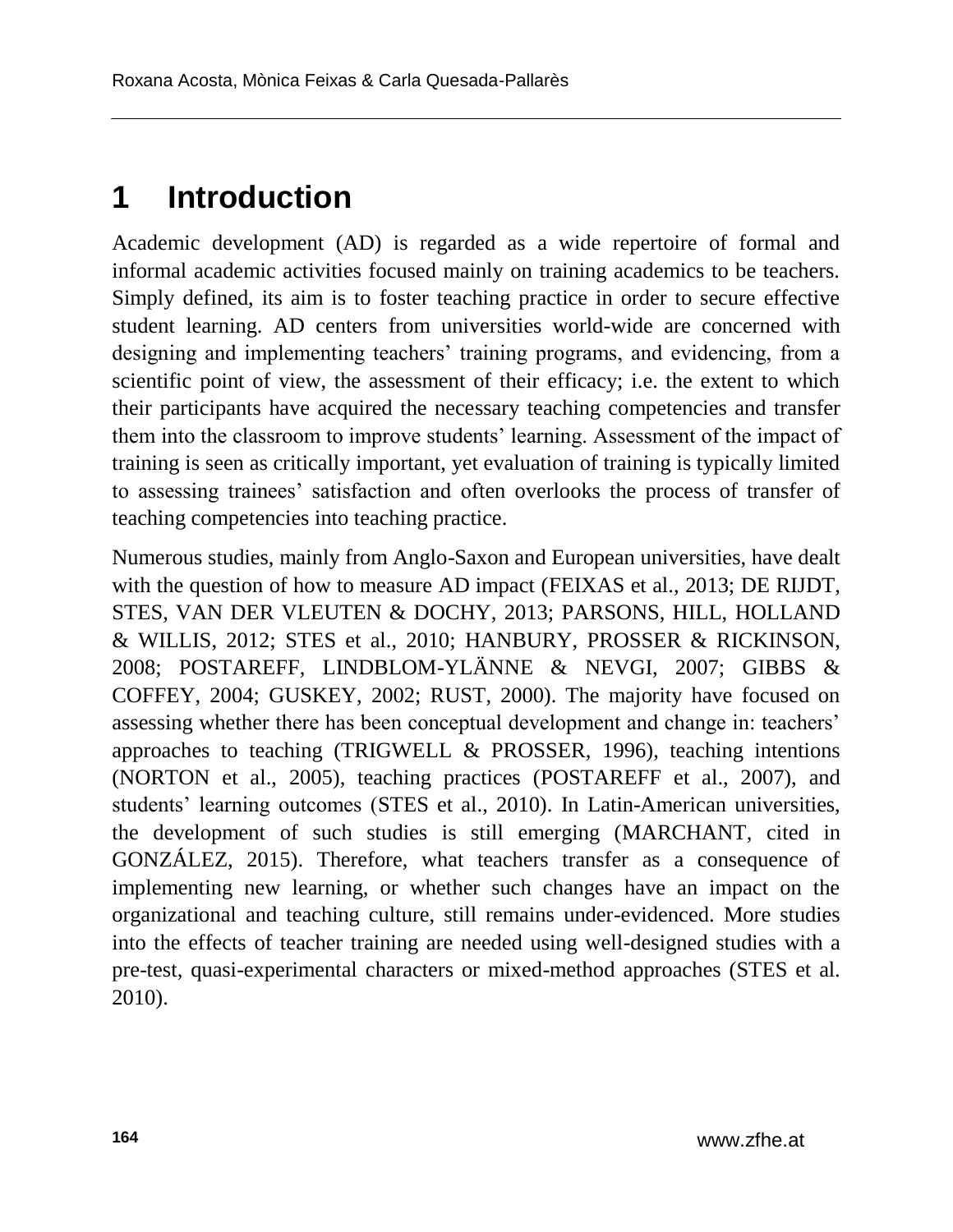To contribute to this field our research aims to evaluate the impact of AD activities developed by the Faculties of Engineering at the Universidad Católica del Norte (UCN) in the campuses located in the Region of Antofagasta and Coquimbo (Chile) by means of a mixed-method research approach with a qualitative and quantitative study. This article presents the quantitative study which focuses on changes in teachers' motivations and expectations towards training, changes in conceptions about teaching and learning experienced due to training as well as the training's transfer potential into teaching practice.

# **2 Impact and transfer of academic development**

Literature concerning the impact and transfer of AD activities provides different models for AD evaluation (KREBER & BROOK, 2001; GUSKEY, 2002; STES, COERTJENS & VAN PETEGEM, 2010; CHALMERS, 2012; FEIXAS et al., 2013). They can be clustered within two approaches (PiNEDA-HERRERO, QUESADA-PALLARÈS, & CIRASO-CALÍ, 2014): (1) a direct evaluation approach based on the assessment of training effectiveness with a focus on results, mainly by means of KIRKPATRICK's (1998) four level, or GUSKEY's (2002) five level models; and (2) an indirect evaluation approach which covers the assessment of training effectiveness with a particular emphasis on revealing the factors involved in the training transfer process (BALDWIN & FORD, 1988; HOLTON, BATES, & RUONA, 2000).

Considering the direct evaluation approach, GUSKEY's (2002) five level model of teacher development largely reflects on methods used to review effects and identify where the impacts of development take place (CHALMERS & GARDINER, 2015). The first level considers teachers' reactions to the AD program; the second level identifies if there has been any conceptual change in teachers' thinking, their knowledge of teaching, and their attitudes and motivations. The third level examines changes in the organizational culture, practices and support (equivalent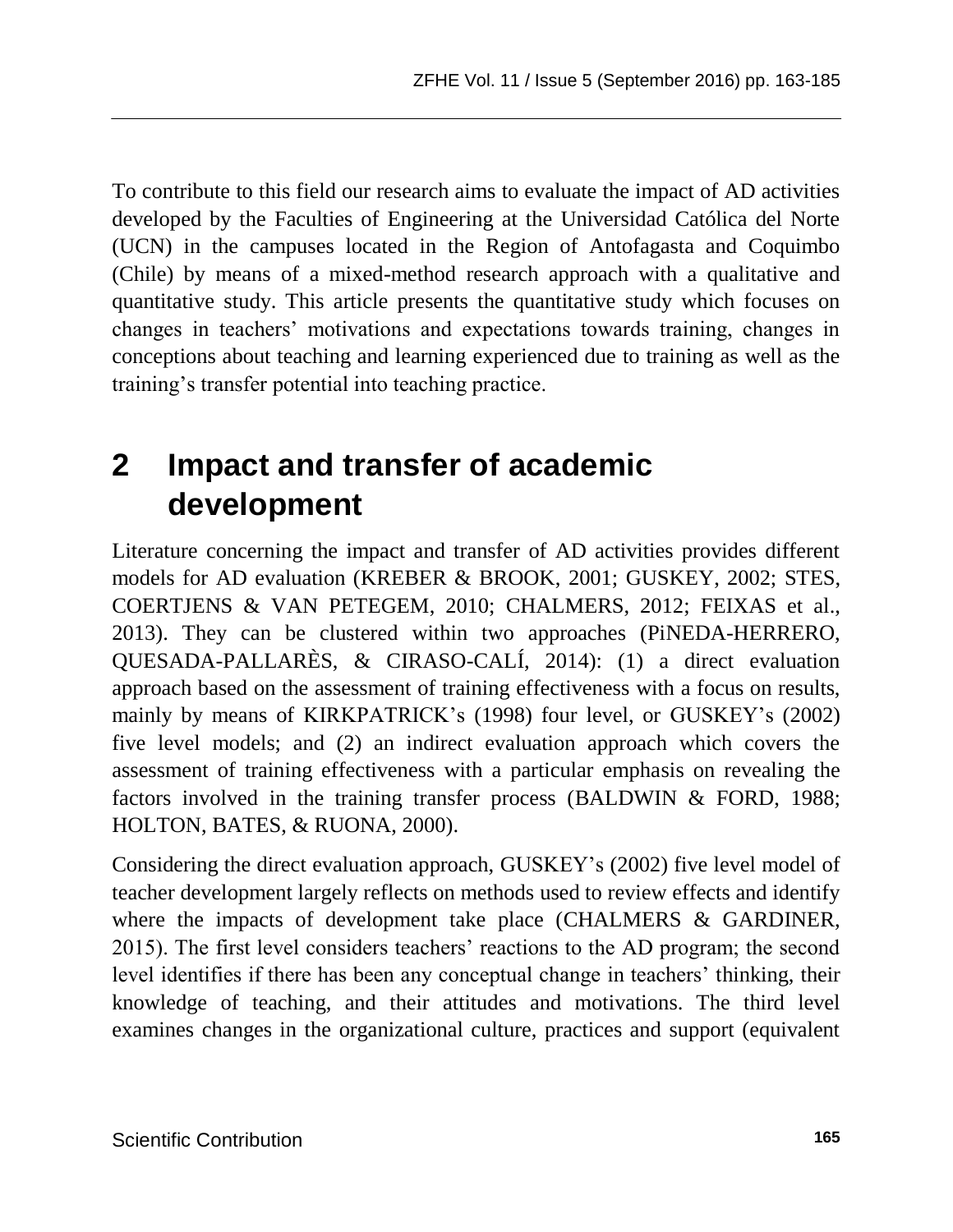to KIRKPATRICK's (1998) third level of transfer). The fourth level identifies behavioral changes in the way teachers use the newly acquired knowledge, skills and techniques in their teaching practices. Other models re-arrange level 3 and 4, so that the participant effects can be grouped together (STES et al., 2007). The fifth level explores changes in student learning. Other elaborations emphasize changes in student engagement, perception, study approaches and responses to teaching, rather than student learning, thus the difficulty of attributing changes in student learning outcomes as a result of teacher development programs (GIBBS & COFFEY, 2004; STES et al., 2013).

Under the indirect evaluation approach, HOLTON et al. (2000) proposed a comprehensive framework for diagnosing and understanding the causal influences of human resources' intervention outcomes. The model addresses one of the biggest risks of the previous level-based models, specifically, that any failure to achieve outcomes from an intervention could be attributed to the intervention itself when it could well be due to moderating variables. The model recognizes that individuals are expected to acquire learning during training, and that this learning is expected to improve performance at both individual and organizational levels. By means of the Learning Transfer System Inventory (LTSI), they identify potential transfer variables grouped into organizational, individual and pedagogical factors.

Several theoretical reviews have also shown factors influencing the effectiveness of training programs (BLUME, FORD, BALDWIN & HUANG, 2010; DE RIJDT et al., 2013). BURKE & HUTCHINS (2008), based on BALDWIN & FORD's work (1988), offer a comprehensive review of influential variables, including pedagogical factors such as the trainer's role or training timing. A study using an adaptation of HOLTON et al (2000)'s LTSI tool in the Spanish university context (FEIXAS et al., 2013) suggested that the strongest transfer factor was the training design of AD programs whereas the weakest factor was the organization of the teacher's personal workload. Environmental factors such as support from the study program manager, peer support, or the working culture of teachers' teamwork appeared as transfer facilitators.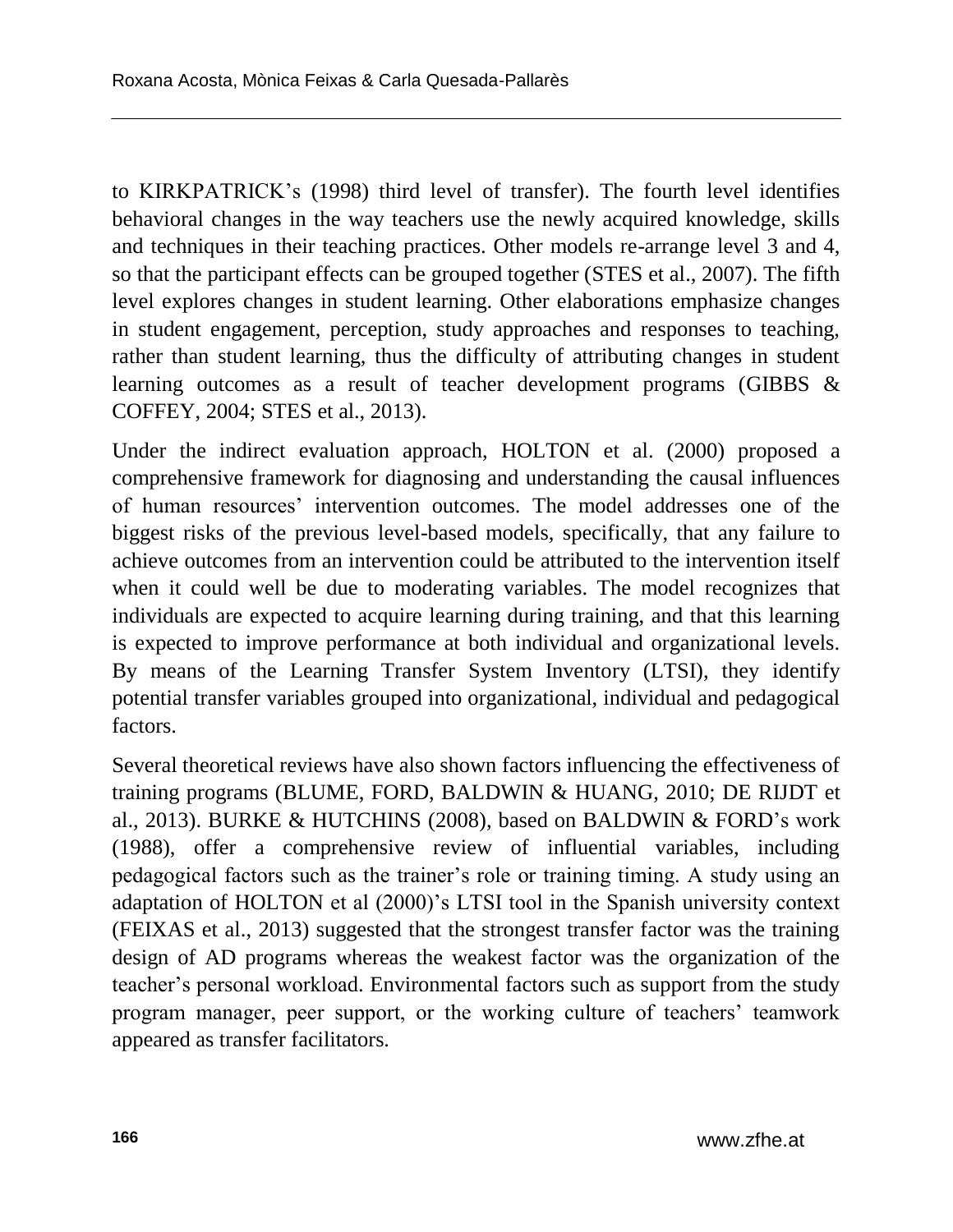Despite the wide range of AD assessment models, there is no consensus on the most optimal model; thus choice of model largely depends on the research objectives and the available resources (CHALMERS, 2012). Nevertheless, these reviews coincide in proposing frameworks that include the following levels of evaluation: trainees' satisfaction, teaching conceptions and competencies, students' learning, and institutions' teaching and learning culture, and highlight the need to produce new insights into the transfer process.

# **3 University teachers' professional development in Chile**

Higher education in Chile has undergone wide-ranging transformations as a result of historical and socio-political developments. The teacher professionalization process has been slow and did not extend to all staff of the university system until the 1980s, partly thanks to public policies of investment in research, development and training of human capital. In the1990s a new impulse was given with the establishment of the country-wide program called Strengthening Teacher's Initial Training. This intensification was seen in the increase to almost twice the total number of teachers including full-time teachers, and in the increase of teachers with doctorates and publications in refereed journals (BERNASCONI, 2015). Several initiatives have been implemented to strengthen teaching quality, one of the most important being the creation of AD centers between 2005 and 2010 from the Improvement of Quality and Equity in Higher Education funding program (MECESUP: Programa de Mejoramiento de la Calidad y la Equidad de la Educación Superior).

Despite advancements, a focus on students' learning quality is still emerging (BERNASCONI, 2007, 2015). Teachers do not need accredited teaching experience or professional development to work at Chilean universities. Most AD units offer counseling and coaching to novice teachers and non-mandatory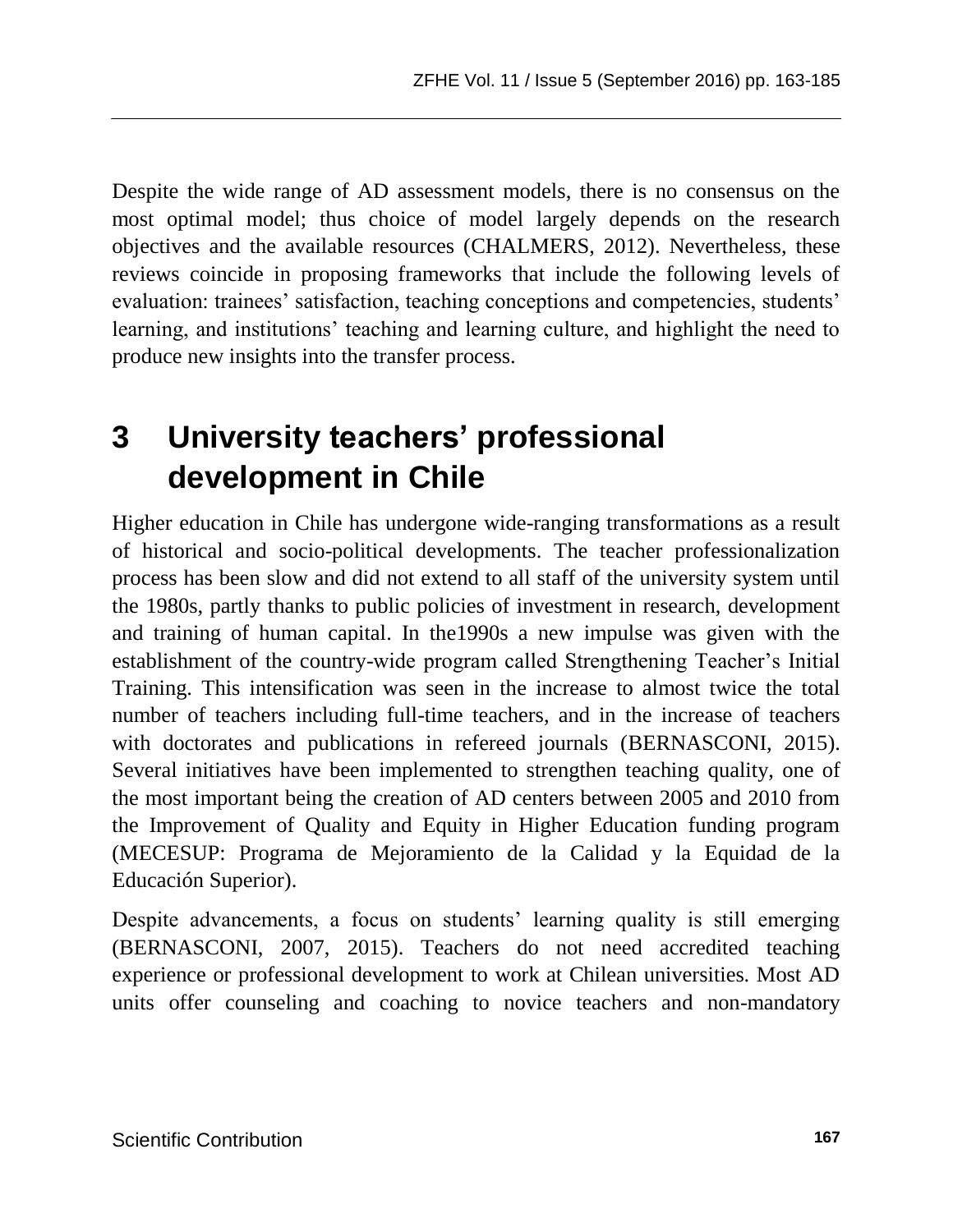pedagogical training about teaching competencies which is centralized and nondisciplinary bounded.

Due to the relatively recent creation of AD centers, there had not been many possibilities for systematic evaluations. Some exceptions are the review at Universidad Católica de Temuco (CHALMERS, 2015), the doctoral dissertation by Marchant (cited in BERNASCONI, 2015) which examines the function and impact of the University of Santiago's AD center, and the doctoral study reported here.

### **3.1 Empirical settings: the training program at the Faculties of Engineering at Universidad Católica del Norte (UCN)**

One of the fundamental political mandates of the Faculties of Engineering at UCN is to continuously improve engineers' professional development training. Despite notorious incremental improvements in indicators related to teacher professionalism and innovation of teaching methods, which have led to improvement in students' outcomes in terms of retention and employability, there is a significant gap between expected and achieved results. Within this framework an innovation project emerged involving a total of 3,669 students and 123 scholars with the purpose of reinventing the curriculum of UCN engineering teachers by means of establishing a new curricular structure based on CRAWLEY's (2015) CDIO (Conceive-Design-Implement-Operate) approach (UCN PMI Project, 1204).

The 36-month AD program organized in the Faculties of Engineering and Geological Sciences, Faculty of Engineering and Construction, Faculty of Science, and School of Risk Prevention and Environment located in the university campuses of Antofagasta and Coquimbo at UCN in 2013 is part of a wider institutional improvement plan (PMI) named "Reinventing the UCN Engineering", included within a Performance Agreement UCN 1204 in the area of curriculum harmonization.

The Teaching Unit for Innovation of Engineering (UIDIN) is responsible for implementing the program to strengthen the quality of the teaching and learning process for engineering students, by supporting the professionalization of teacher's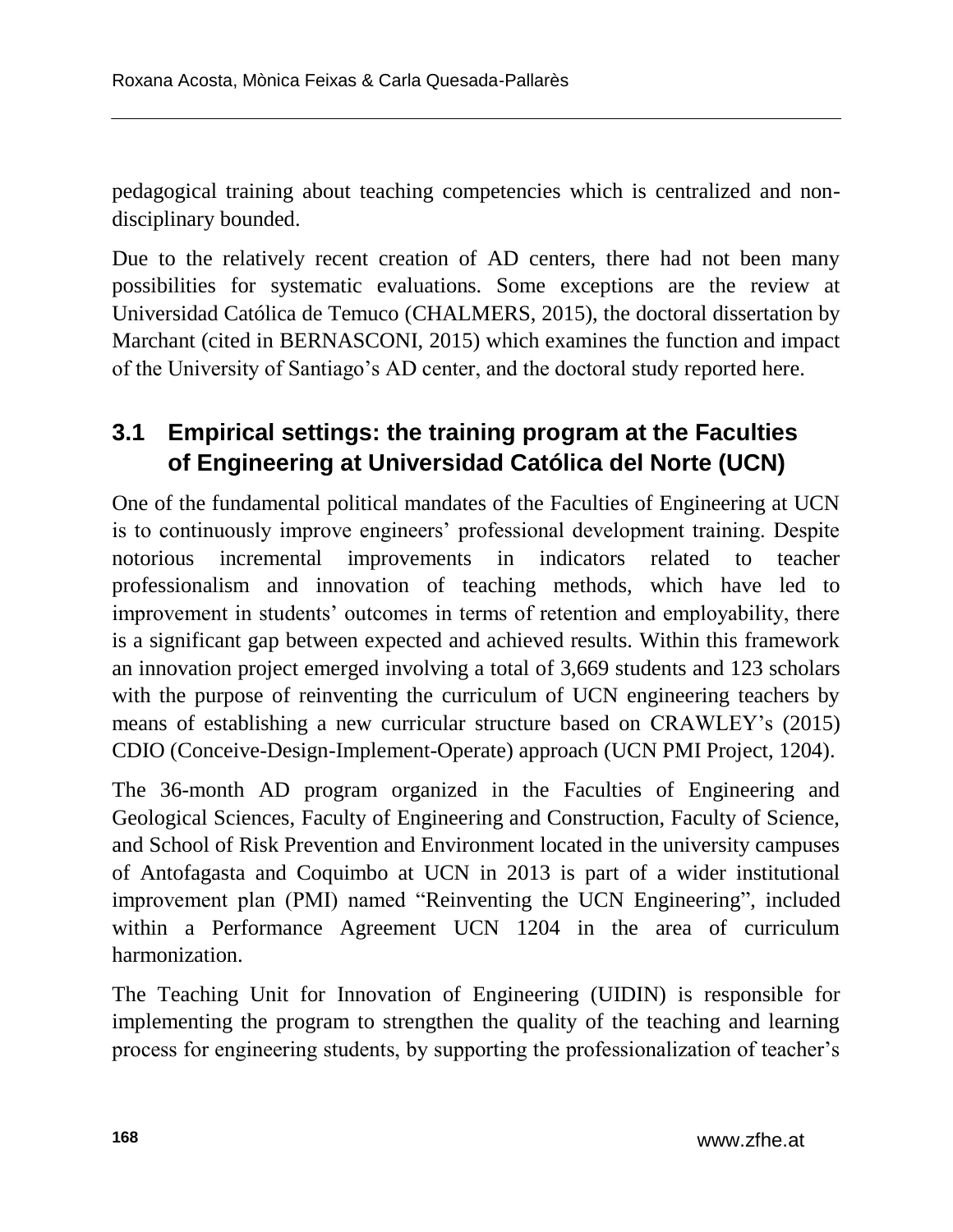teaching competencies. The teachers' training program is designed based on the "Dictionary of teaching competences", a tool to diagnose participants' training needs. Content-wise, it addresses common core topics such as course planning, active methodologies, student assessment, and use of ICT to support teaching from a competence-based, reflective and practice-oriented perspective. Teachers enroll in single modules or training activities of 5 to 30 hours duration. Teaching modalities include workshops of a theoretical-practical nature, some of them with follow-up sessions and a strong focus on transfer.

### **4 Methodology**

The objectives of the research are: (1) to analyze the motivations and expectations of university teachers participating in the training program of the Faculties of Engineering at UCN; (2) to analyze the changes in conceptions and teaching approaches experienced by teachers participating in teacher training; and (3) to identify the factors that determine their learning transfer into teaching practice, and their relationship with teaching approaches. Our theoretical model is based on the impact evaluation models of KIRKPATRICK (1998), GUSKEY (2002) and STES et al. (2010), and the model of AD transfer' factors of FEIXAS et al. (2013).

Research design follows a mixed-method approach including quantitative and qualitative tools. This article reports only the results of the quantitative phase, which follows a quasi-experimental approach with a pre and post-test evaluation. The quantitative phase incorporates demographic data, a questionnaire on Motivations and Expectations (FEIXAS & ZELLWEGER, 2010), the Approaches to Teaching Inventory-Revised (ATI-R) (TRIGWELL, PROSSER & GINNS, 2005), and the Questionnaire of Factors Influencing Academic Development Transfer of FEIXAS et al. (2013) (Table 1). The population consists of all the participants of the training program (N=97 university teachers); considering those who voluntarily answered all the instruments, the sample is 66, with a response rate of 68%.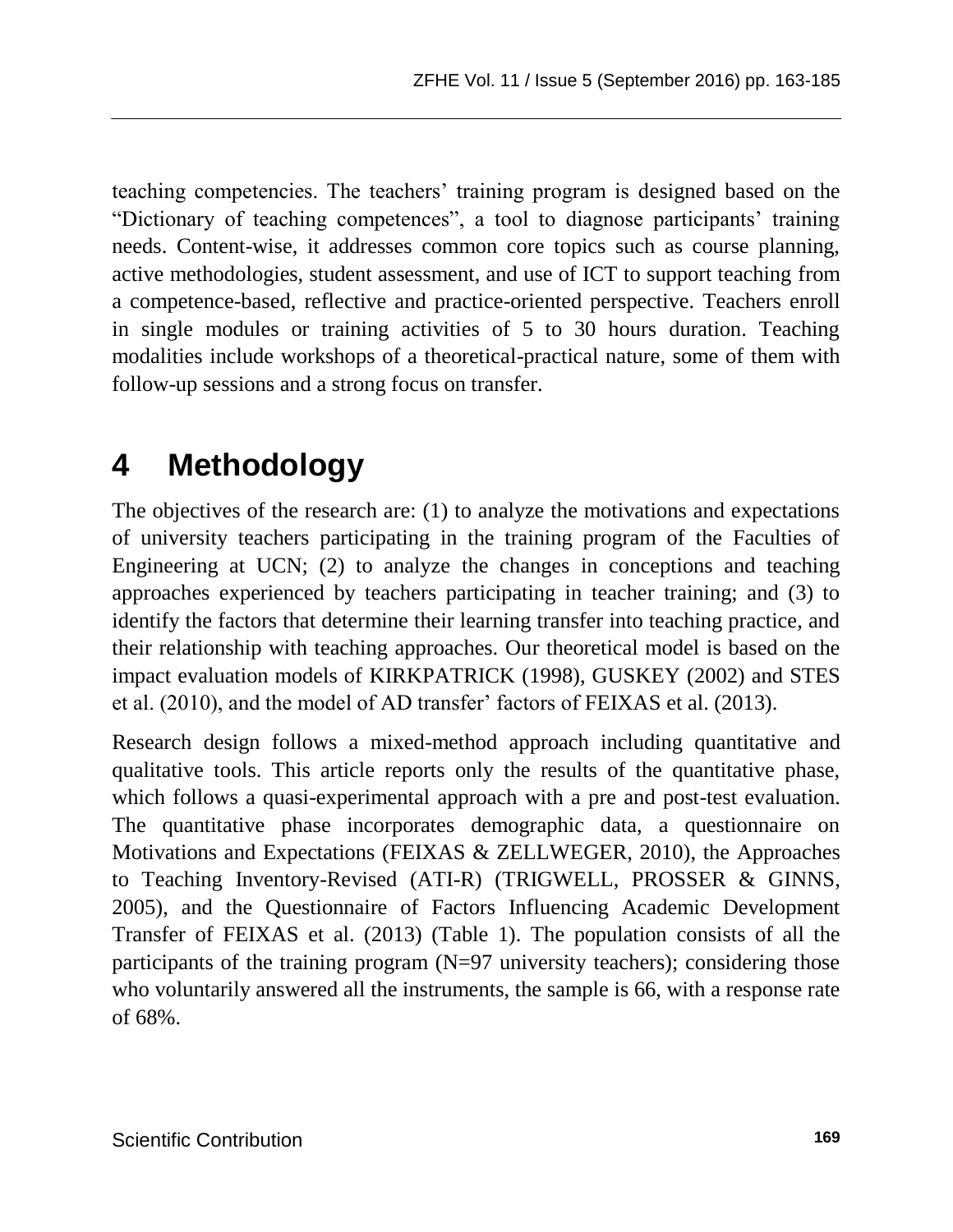More concretely, with the aim of analyzing the motives, interest and expectations of academics towards the AD program, a questionnaire about Motivation and Expectations (FEIXAS & ZELLWEGER, 2010) was administered before training. Items refer to teachers' expectations towards gaining self-confidence and improving specific teaching knowledge, skills and attitudes; and teachers' motivation to apply new methods in the classroom, to gain a more solid theoretical understanding of teaching and learning processes, and to enroll to meet with likeminded people to further develop their teaching.

To explore changes in teachers' conceptions and approaches to teaching and learning, the Spanish version of the ATI-R is used before and after the training. Developed by TRIGWELL & PROSSER (1996), they suggested that the ways teachers approach teaching have important implications for students' approaches to learning and indicated that an Information Transmission/Teacher-Focused approach to teaching (ITTF) is associated with surface approaches to learning (learning for reproduction), and a Conceptual Change/Student-Focused (CCSF) approach to teaching with a deep approach to learning (learning for meaning).

After training, the Questionnaire of Factors Influencing Academic Development Transfer of FEIXAS et al. (2013) was administered. It consists of eight factors related to training design, individual factors and organizational factors.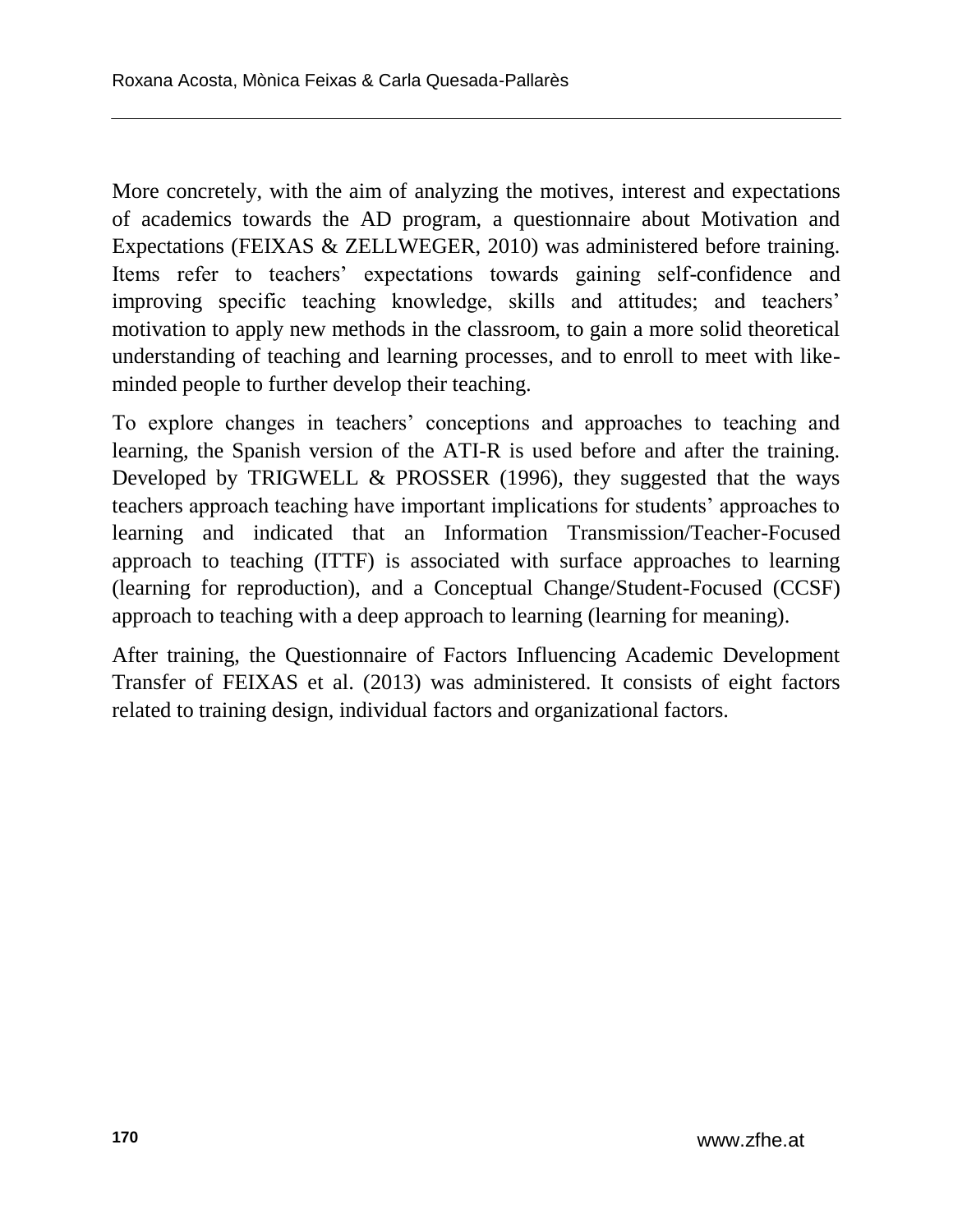| Table 1. Description of the questionnaires used in the quantitative phase |
|---------------------------------------------------------------------------|
| of research                                                               |

| Questionnaire                                                                                                                                                                                                                                                                                                                                                                                                         | # Items | Cronbach's<br>alpha                                                                                                                 | <b>Scale</b>                                 |
|-----------------------------------------------------------------------------------------------------------------------------------------------------------------------------------------------------------------------------------------------------------------------------------------------------------------------------------------------------------------------------------------------------------------------|---------|-------------------------------------------------------------------------------------------------------------------------------------|----------------------------------------------|
| Motivations and Expectations towards AD<br>(from FEIXAS & ZELLWEGER, 2010b).<br>One scale: Motivation and Expectations.                                                                                                                                                                                                                                                                                               | 5       |                                                                                                                                     | .790 1-5 (from<br>low to high<br>importance) |
| ATI-R (from TRIGWELL, PROSSER &<br>GINNS, 2005).<br>Two scales: (1) Information<br>transmission/teacher-focused approach to<br>teaching; (2) Conceptual change/student-<br>focused approach to teaching.                                                                                                                                                                                                              | 22      | $(1)$ Pre-test = .743 1-5 (from<br>$(2)$ Pre-test = .888 low to high<br>$(1)$ Post-test = .836 frequency)<br>$(2)$ Post-test = .877 |                                              |
| Questionnaire of Factors Influencing<br>Academic Development Transfer (from<br>FEIXAS et al. 2013).<br>Eight scales: (1) Training design and acquired<br>learning; (2) Study program coordinator<br>support; $(3)$ Willingness to change; $(4)$<br>Environmental resources; (5) Student<br>feedback; (6) Institutional recognition; (7)<br>Team teaching culture; (8) Personal<br>organization and transfer capacity. | 50      |                                                                                                                                     | .841 1-5 (from<br>low to high<br>agreement)  |

Data was analyzed using SPSS v.22, Inc. through various types of statistical analyses such as reliability, descriptive statistics, inferential analysis, correlations and multiple regression models following a step by step method.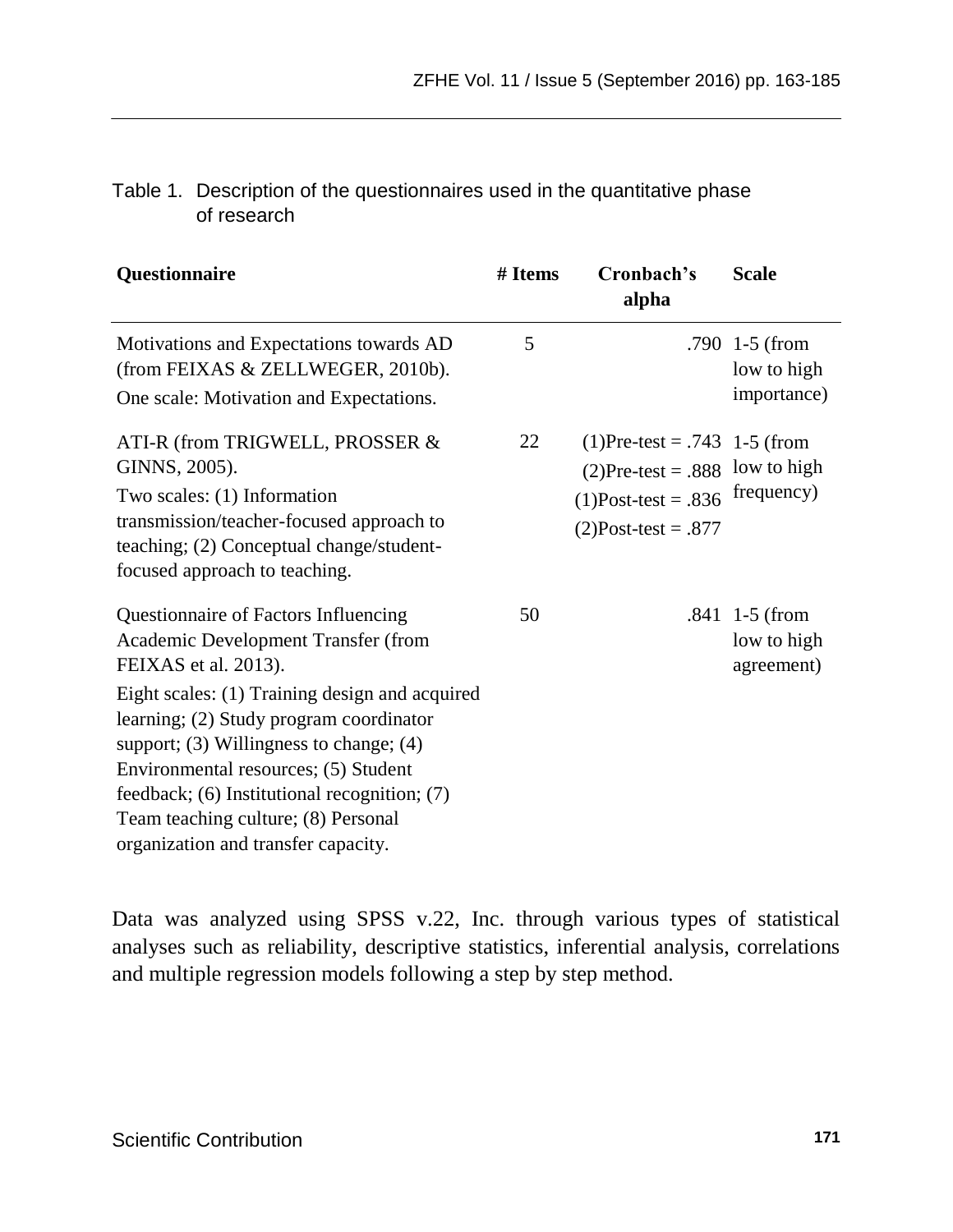# **5 Results**

Upon examining the sample based on the profile variables, there are 66 teachers who fully completed all the instruments. Most of them are men (71.2%); their average age is 52 years old with 11 years of deviation  $-$  i.e. the largest number of teachers were between 41 and 63 years. With regard to disciplines, 80.3% are from Engineering, 16.7% from Sciences and 3% are from Psychology. Only 36.4% of teachers have had prior teacher training. Regarding level of studies, 9.2% have a 4 year degree Bachelor, 6.2% are Master candidates, 40% have a Master's degree, 4.6% are PhD candidates and 40% are Doctors.

Results presented focus on teachers' motivations, changes in teaching approaches, and the factors that influence their transfer.

#### **5.1 Motivations and expectations of teachers before training**

The Faculties of Engineering have placed a lot of resources and emphasis in supporting the implementation of the new curriculum by, among others, offering AD activities. Before training, most teachers regard the AD program with high expectations. Results show that most teachers expect to gain self-confidence in their work with students (4.86) and improve specific teaching knowledge, skills and attitudes (4.60). They are highly motivated to apply the new training in their teaching (4.67), to gain a more solid theoretical understanding of teaching and learning processes (4.63). To a lesser degree, they enroll to meet with like-minded people to further develop their teaching (4.67).

#### **5.2 Changes in approaches to teaching and learning**

ATI-R findings indicate that the AD program has not contributed to changing trainees' teaching conceptions. Before training, the Information Transmission/Teacher-Focused (ITTF) approach ranked 3.65 and the Conceptual Change/Student-Focused (CCSF) approach to teaching ranked 3.87. They both slightly increased after training (ITTF=3.69 and CCSF=3.90). These results reveal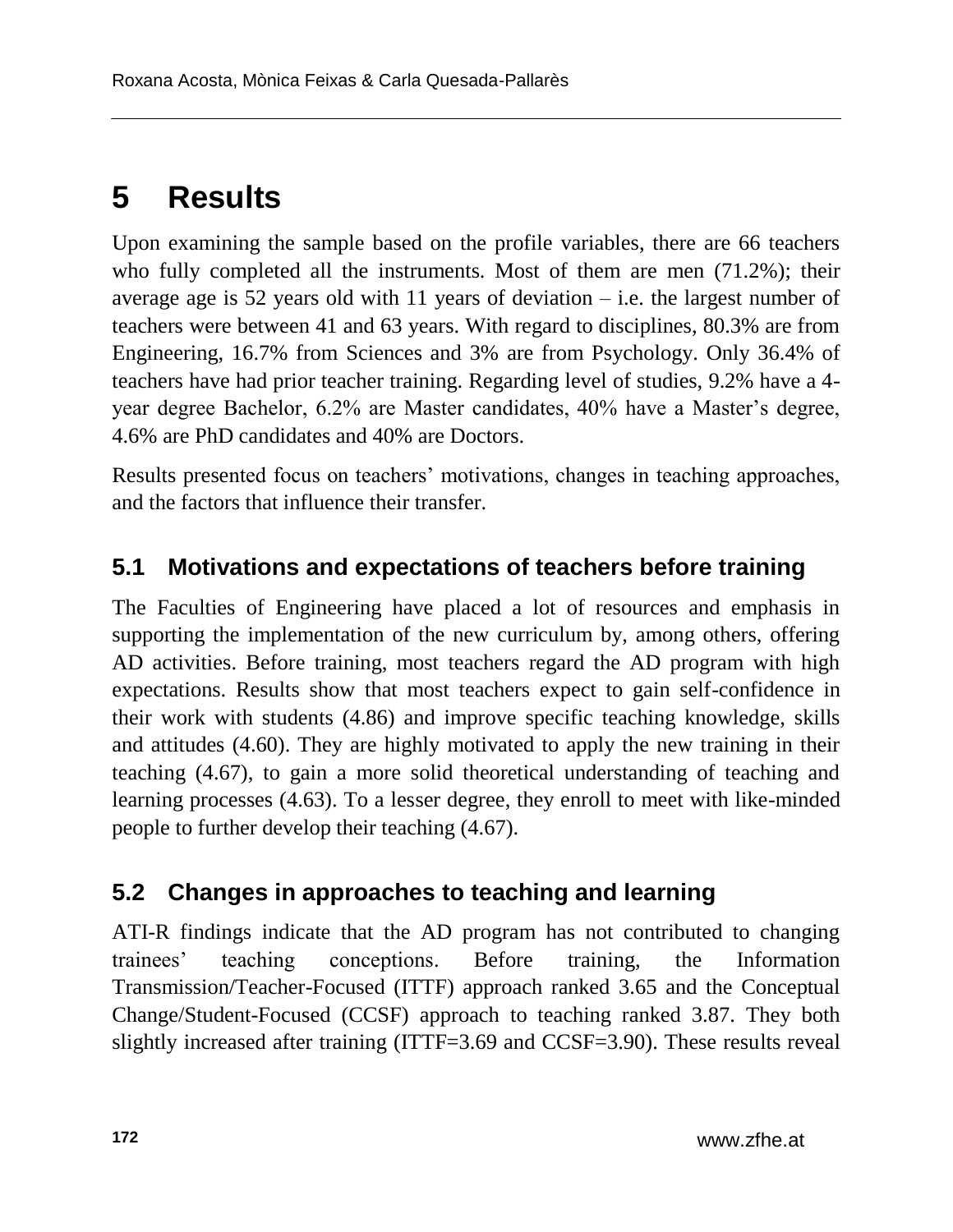that teachers already have a deep approach to teaching before training and training further develops their conceptions to only a limited extent.

Teachers who already approached their teaching from the students' learning perspective show some changes after training; nonetheless, inferential tests inform that these changes are non-statistically significant.

Correlation tests were run between both variables and their application time. Both, the IITF approach and the CCSF approach have a medium correlation between their pre-test and post-test form  $(r=.628$  and  $r=.689$ , respectively). These results indicate that pre-test and post-test variables are positively and significantly related.

### **5.3 Factors influencing transfer of training to teaching practice**

The results of the Questionnaire on Transfer Potential of Academic Development (QTFAD) are shown in Table 2. Data is interpreted according to the intensity of transfer potential. Within a 5 point-Likert scale, and following previous studies (Feixas et al. 2013), it's been considered that a mean value of 3 implies facilitation of transfer. Below 3, the factor means ranging from 2 to 3 are considered a 'risk to transfer'; factor means between 3 and 4 are considered a 'weak facilitator'; and factor means above 4 are considered a 'strong facilitator'.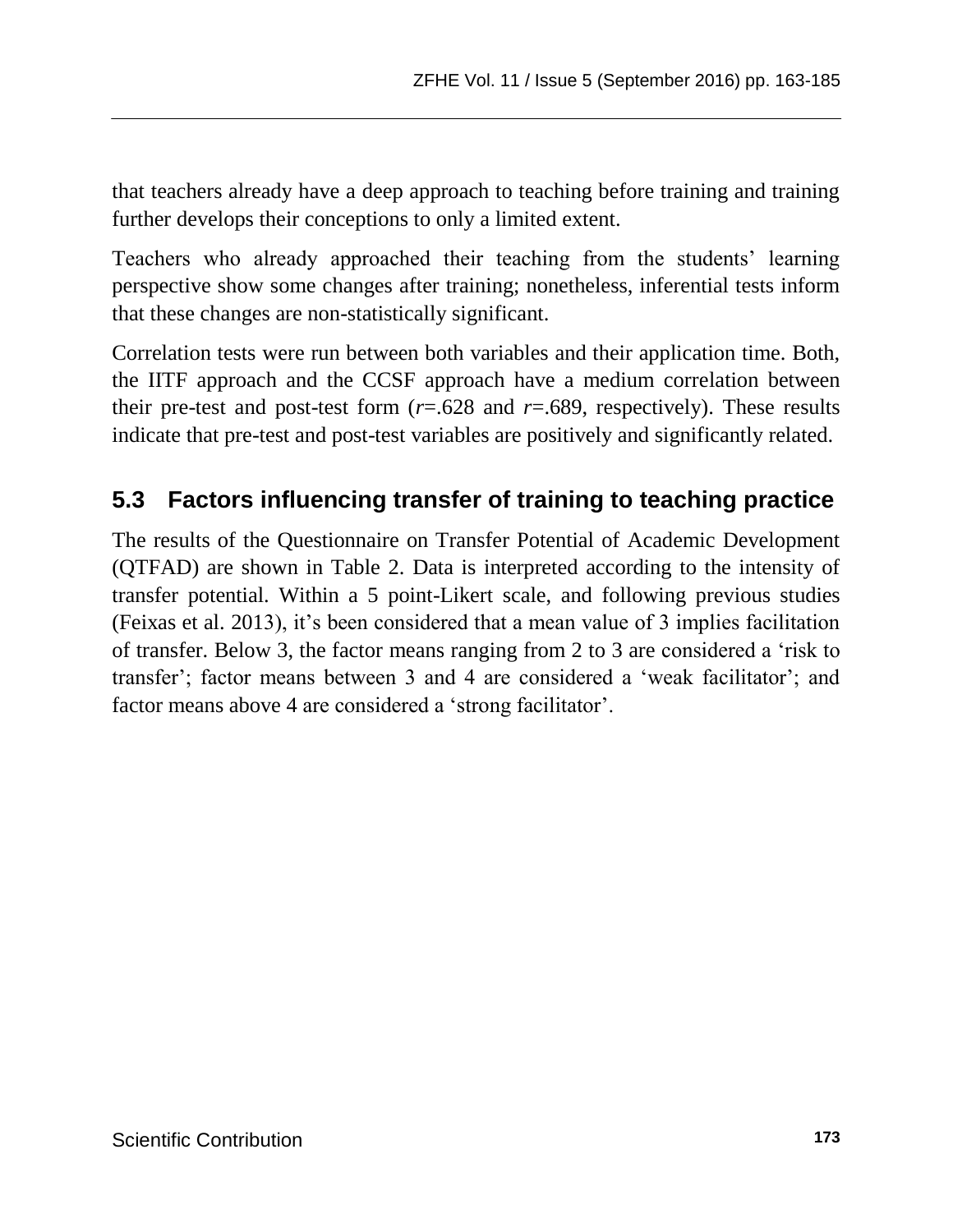| <b>Factors</b>                              | Mean | Role of transfer<br>factor facilitation |
|---------------------------------------------|------|-----------------------------------------|
| Training design and acquired learning       | 4.00 | Strong facilitator                      |
| Team teaching culture                       | 3.62 | Weak facilitator                        |
| Student feedback                            | 3.37 | Weak facilitator                        |
| Institutional recognition                   | 3.37 | Weak facilitator                        |
| Study programme coordinator support         | 3.36 | Weak facilitator                        |
| Environmental resources                     | 3.00 | Weak facilitator                        |
| Willingness to change                       | 2.85 | Risk to transfer                        |
| Personal organization and transfer capacity | 2.80 | Risk to transfer                        |

Table 2. Descriptive statistics and transfer factor role (ordered by mean value)

Only one factor is a strong facilitator for transfer: *Training design and acquired learning* (4.0). The factor includes items related to training design and its high mean value indicates that the AD programs and activities have proven to be welldesigned and implemented. Participants' self-efficacy is, in this regard, perceived as high.

*Team teaching culture (3.62)* factor has a value above average but it is considered a weak facilitator. It refers to cultural aspects that need to be understood in the specific environments of the participating teachers, which can be very different among disciplines or campus. Specifically, it analyzes the need of colleagues who teach the same subject matter to collaborate with each other, the climate of support and feedback, and the opportunities for exchanging educational experiences.

*Student feedback* (3.37) factor is also a weak facilitator. This result can be understood in the sense that the importance of student opinion is relative to the implementation of new teaching practices. Noting students' impressions and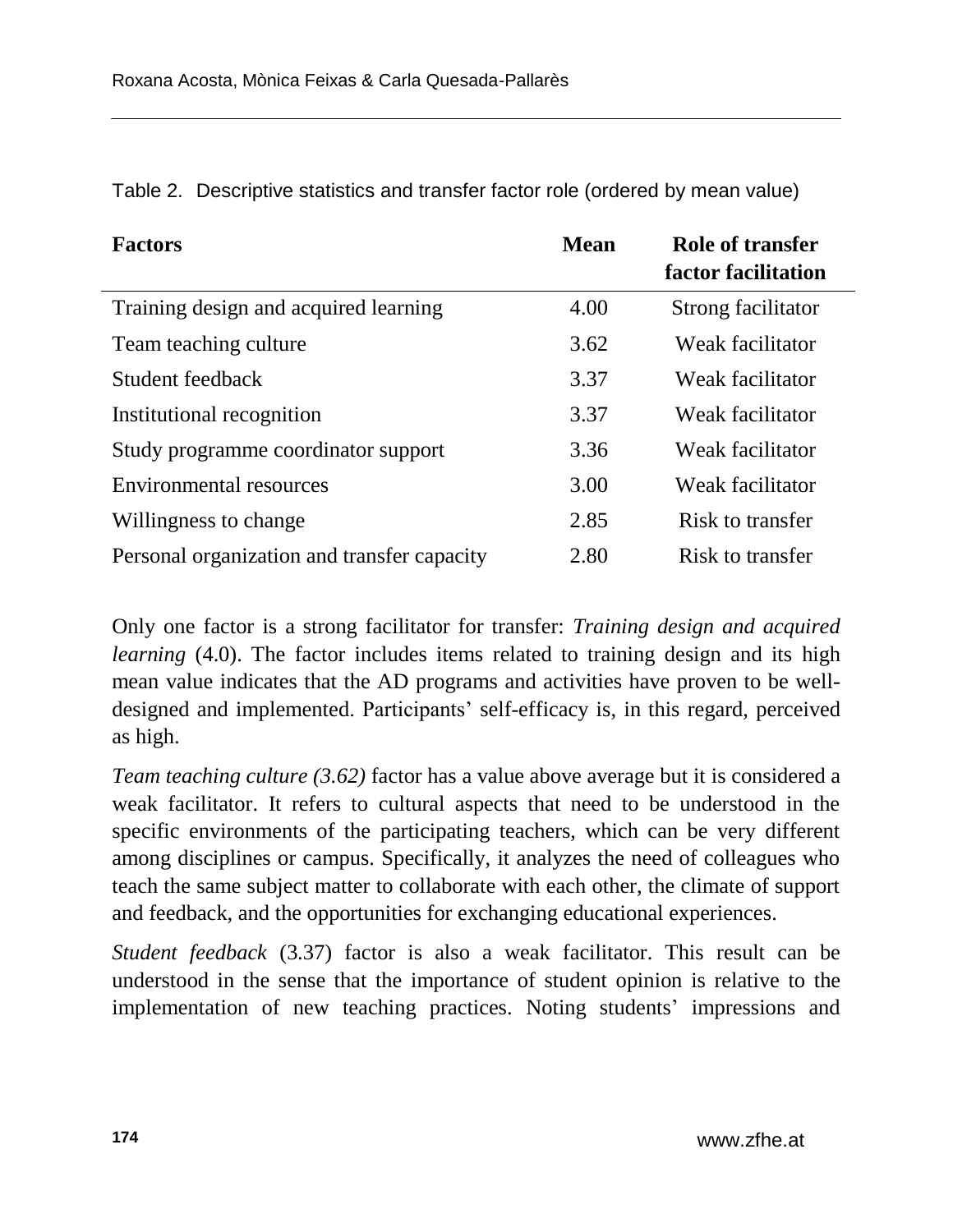observations of the teaching-learning process can be a stimulus for making changes and pursuing improvement.

The *Institutional recognition* factor has the same mean (3.37) as the previous one therefore considered a weak facilitator. Participants believe that their efforts to improve student learning will be sufficiently recognized and valued. The items relating to this factor are defined in terms of expectations, i.e. participants expect the institution to recognize and value the efforts they make to transfer what they have learnt, and that in turn should have an impact on academic promotion.

The *Study program coordinator support* (3.36) is also a weak facilitator. People who are responsible for overseeing teaching, such as study program coordinators, heads of department and others, do not usually attend teacher training or accommodate transfer.

*Environmental resources* is also seen as a weak facilitator (3.0). It embraces organizational aspects, such as material, human and financial resources. With the exception of training initiatives requiring the use of technology, the impediments to transfer are not of a material nature.

*Personal organization and transfer capacity* (2.98) is a factor that acts as a risk to transfer although close to being a weak facilitator. In this case, the impediments to transfer are found in the teachers' organization of work and individual capacity. It is likely that academics are under work pressure as well as setting other priorities before planning the transfer of what has been learnt; therefore, the acquired knowledge and skills have a limited application in and impact on pedagogical practice.

*Willingness to change* is a factor that measures the perceived resistance to change in the teachers' environment (study programs, departments or centers). With a mean value of 2.85 is also a risk to transfer.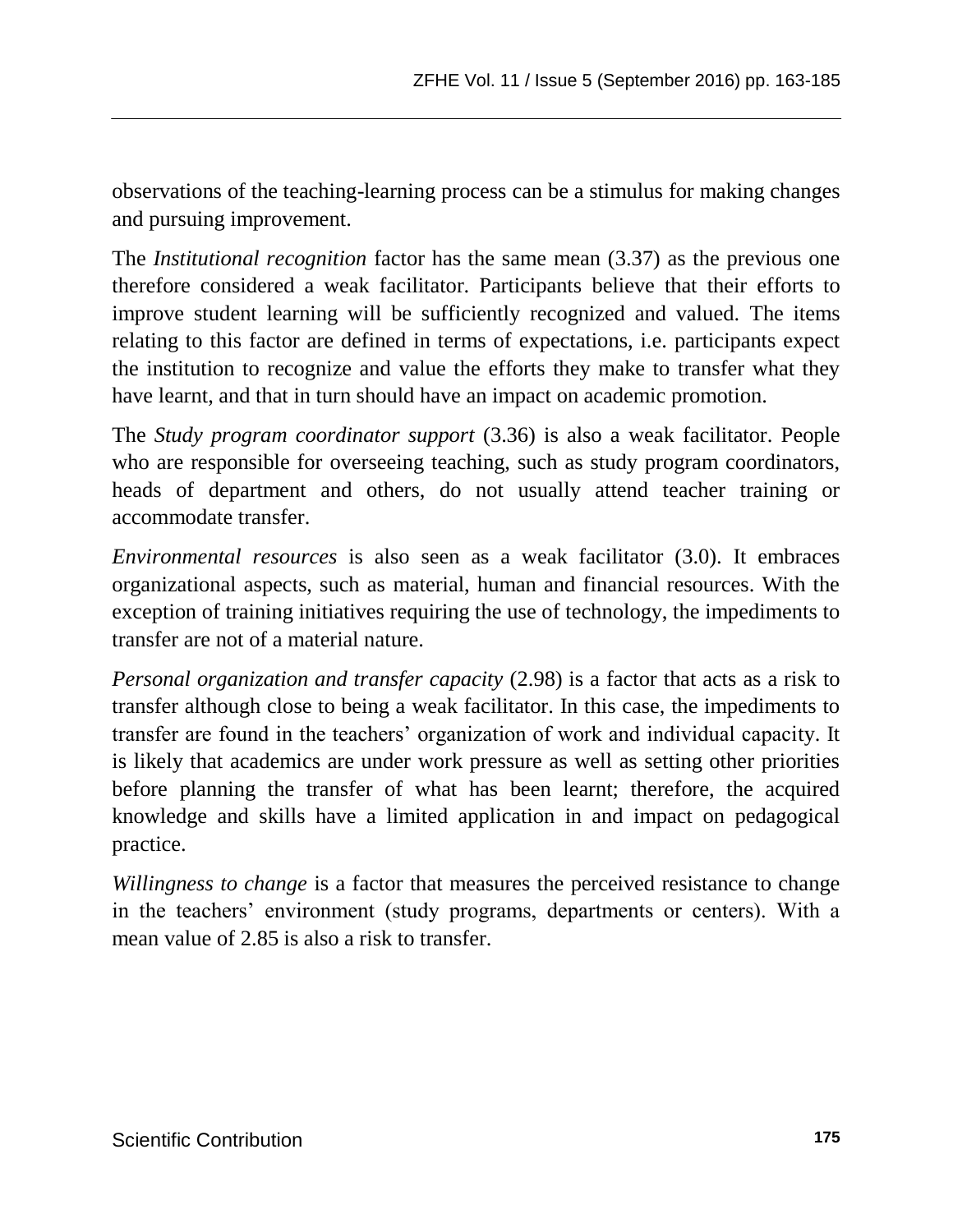### **5.4 Factors influencing transfer of training in relation to teachers' approaches to teaching**

Multiple regression models were performed among factors influencing transfer of training as independent variables and teachers' teaching approaches as dependent variables. Table 3 shows the factor model using the Information Transmission/Teacher-Focused (ITTF) approach, before training as a dependent variable. It is composed of three factors that explain 25.1% of the variance of this variable. In particular, the factor, personal organization and transfer capacity, has a greater weight in the model; i.e. for teachers with an ITTF approach before training, aspects such as organizing their time and resources to apply learning play an important role in its development. Similarly, institutional recognition and willingness to change factors contribute to the ITTF approach to a lesser degree; that is, for teachers with an ITTF approach before training, it is important that the institution recognizes their effort. However, it is important to consider that the factor, willingness to change, in this model has a negative value which means that teachers with an ITTF approach before training are less willing to change.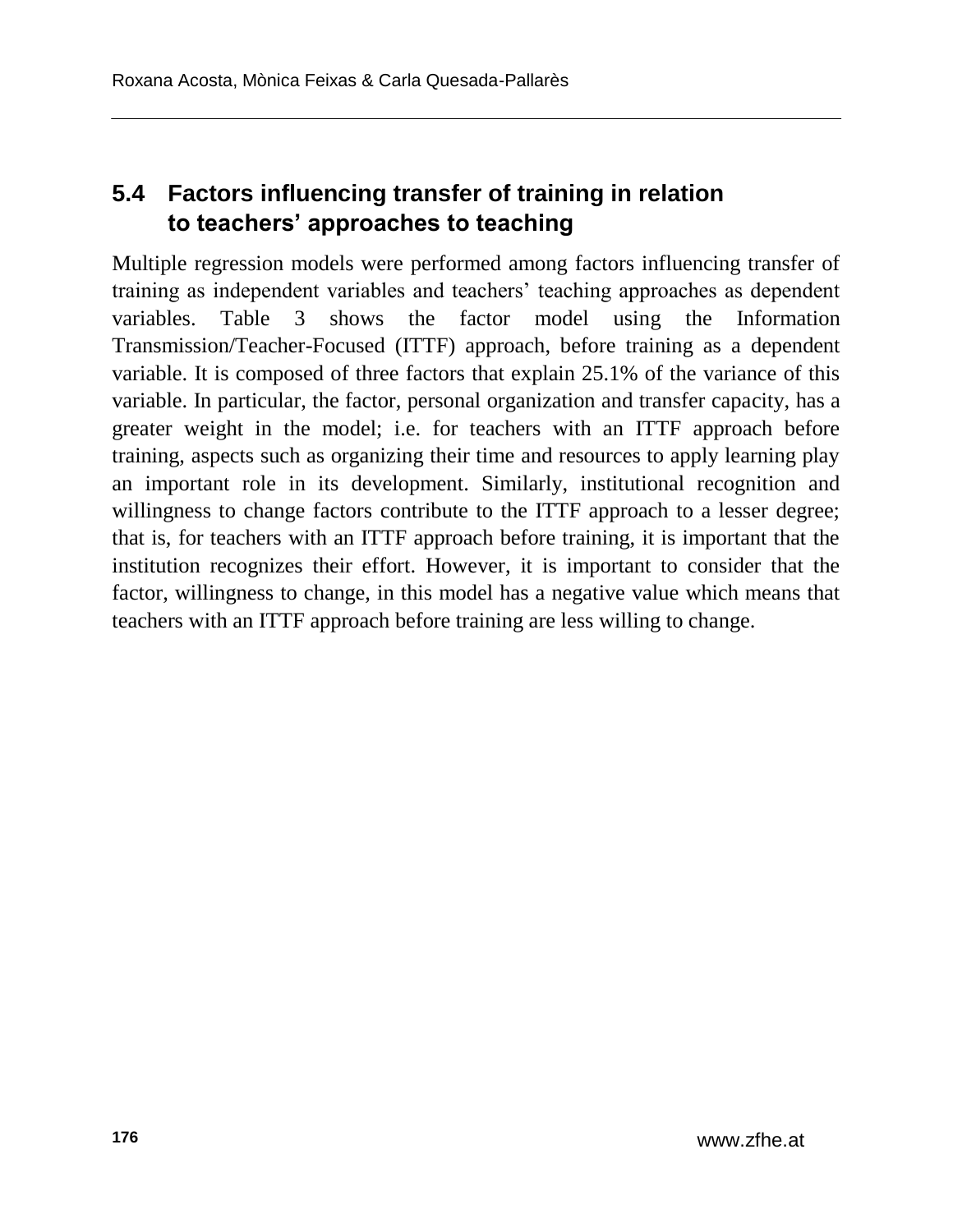|                                             | B       | SE B | â        |
|---------------------------------------------|---------|------|----------|
| Step 1                                      |         |      |          |
| Constant                                    | 2.671   | .391 |          |
| Personal organization and transfer capacity | .334    | .127 | $.364*$  |
| Step 2                                      |         |      |          |
| Constant                                    | 2.043   | .457 |          |
| Personal organization and transfer capacity | .294    | .122 | $.322*$  |
| Institutional recognition                   | .230    | .097 | $.317*$  |
| Step 3                                      |         |      |          |
| Constant                                    | 2.305   | .459 |          |
| Personal organization and transfer capacity | .389    | .127 | .425*    |
| Institutional recognition                   | .265    | .094 | $.352*$  |
| Willingness to change                       | $-.218$ | .106 | $-.286*$ |
|                                             |         |      |          |

#### Table 3. Information Transmission/Teacher-Focused (ITTF) approach and Transfer factors, before training

*Note:*  $R^2 = .113$  *for Step 1,*  $\Delta R^2 = .196$  *for Step 2,*  $\Delta R^2 = .251$  *for Step 3, \* p < .05* 

When a multiple regression model was applied considering ITTF approach after training, inconclusive results were obtained. In this sense, it was not possible to obtain a model with significant factors with the variables considered.

Table 4 shows the regression model using CCSF approach before training as a dependent variable. It is formed with the factor, student feedback, explaining 9.8% of the dependent variable's variance. This result implies that before training, teachers with a CCSF approach regard students' comments and assessments about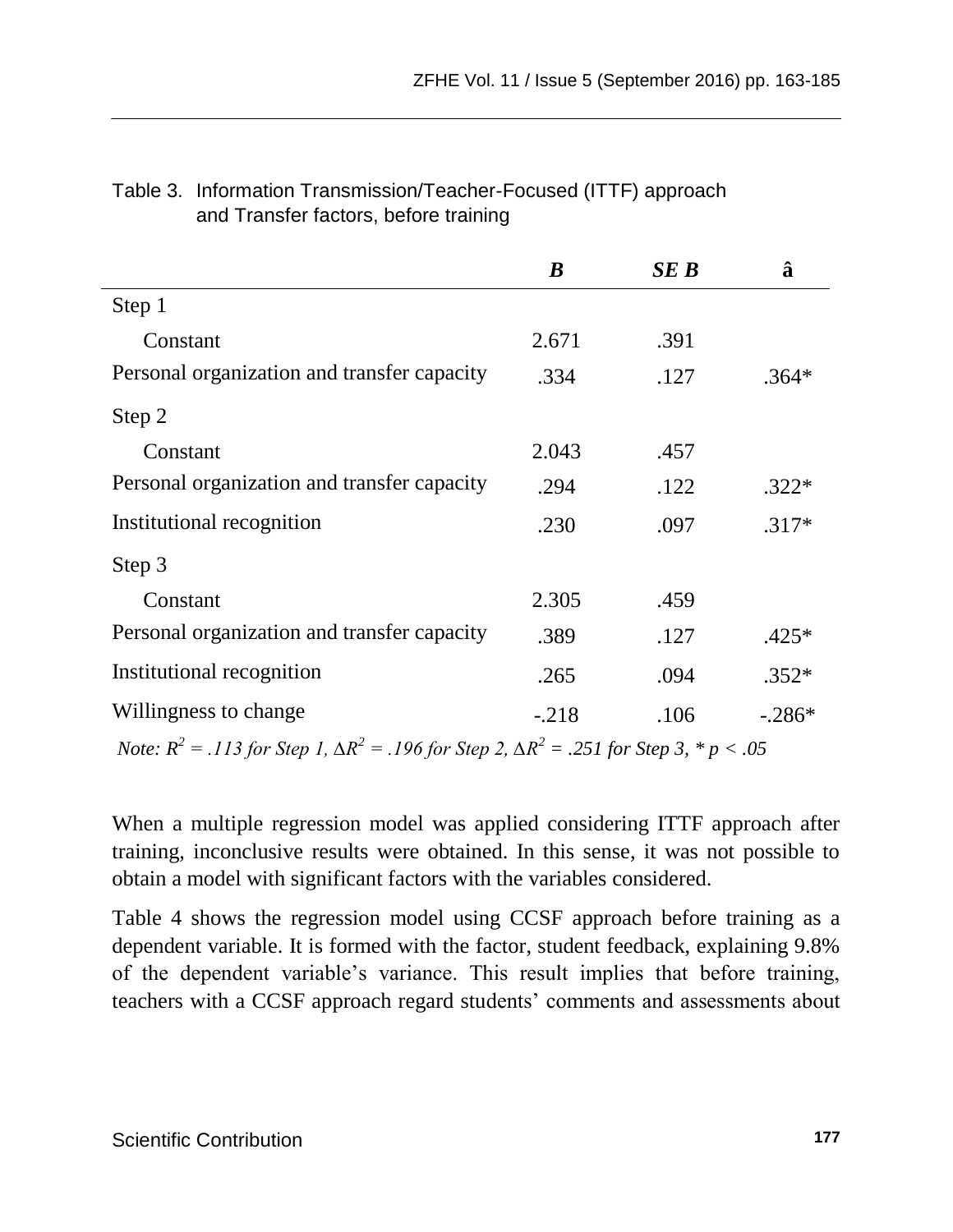innovative practice as potentially impacting on their development in a positive way.

| Table 4. Conceptual Change/Student-Focused (CCSF) approach and |
|----------------------------------------------------------------|
| Transfer factors, before training                              |

|                                         | B     | <b>SE B</b> | â       |
|-----------------------------------------|-------|-------------|---------|
| Step 1                                  |       |             |         |
| Constant                                | 2.510 | .584        |         |
| Student feedback                        | .440  | .179        | $.343*$ |
| <i>Note:</i> $R^2 = .098$ , $* p < .05$ |       |             |         |

Finally, the model using CCSF approach after training as a dependent variable, is composed of two factors that explain 27.8% of its variance (Table 5). In fact, the factor training design and acquired learning has a greater weight in the model which means that teachers that tend to perceive the training design positively, show a high level of self-efficacy and perceive that they learnt a lot, will have a CCSF approach. Similarly, their *willingness to change* has an impact on their teaching approach even though to a lesser degree. This implies that if a CCSF approach is to be encouraged, it is necessary to improve their willingness to change before and during the training activity.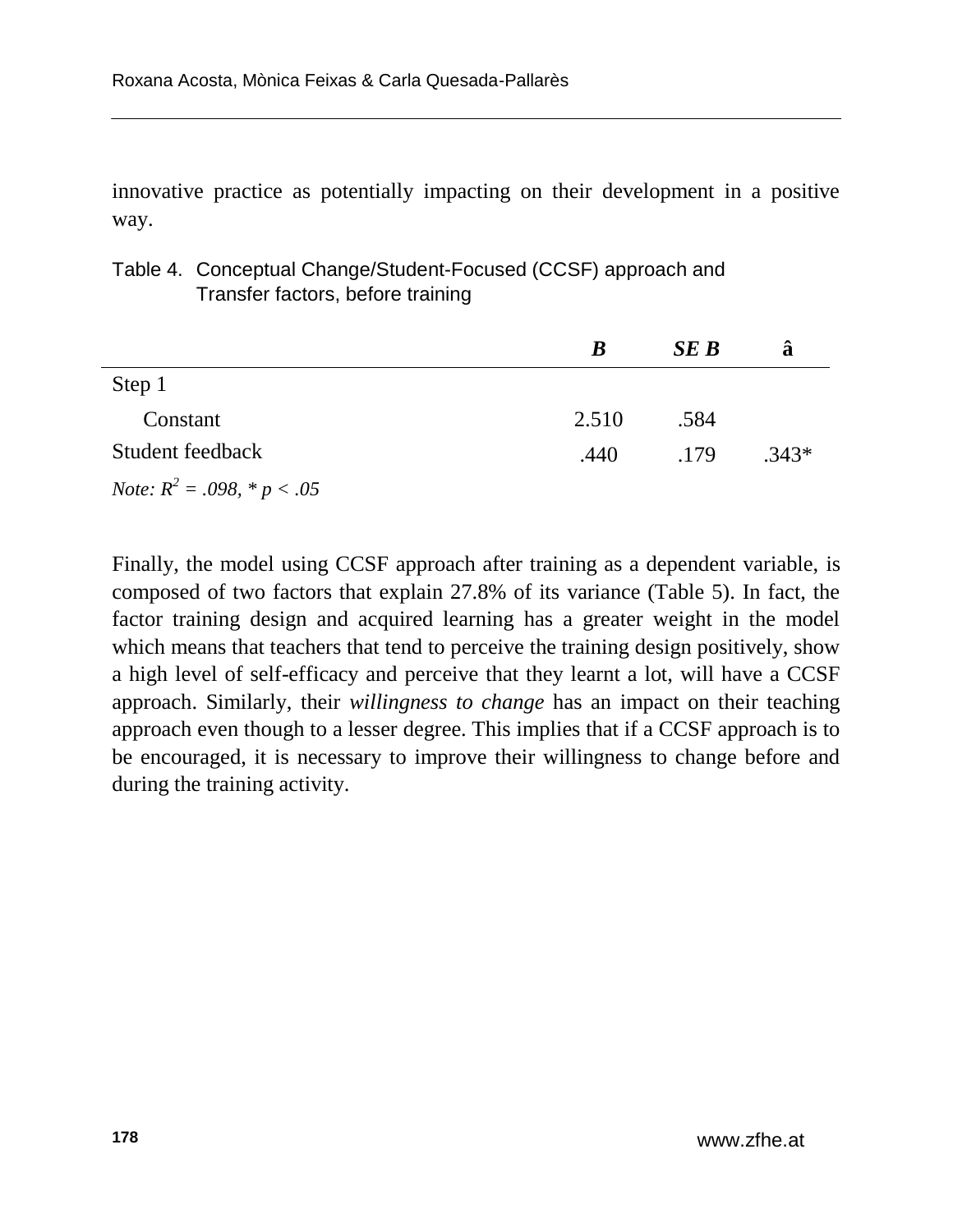|                                                                                                                        | B     | <b>SE B</b> | â       |
|------------------------------------------------------------------------------------------------------------------------|-------|-------------|---------|
| Step 1                                                                                                                 |       |             |         |
| Constant                                                                                                               | 2.541 | .366        |         |
| Training design and acquired learning                                                                                  | .337  | .088        | .487*   |
| Step 2                                                                                                                 |       |             |         |
| Constant                                                                                                               | 1.939 | .447        |         |
| Training design and acquired learning                                                                                  | .347  | .085        | $.500*$ |
| Willingness to change                                                                                                  | .201  | .092        | $.267*$ |
| $\mathcal{M}$ $\mathbb{R}^2$ 2216 $\mathbb{R}$ $\mathbb{R}^2$ 2706 $\mathbb{R}$ $\mathbb{R}$ $\mathbb{R}$ $\mathbb{R}$ |       |             |         |

| Table 5. Teaching approach Conceptual Change/Student-Focused (CCSF) |
|---------------------------------------------------------------------|
| and Transfer factors, after training                                |

*Note: R<sup>2</sup> = .221 for Step 1, ∆R<sup>2</sup> = .278 for Step 2, \* p < .05*

# **6 Discussion and conclusions**

While highly effective teachers can make a big difference to students academically (BAIN, 2004), they can only accept a partial share of responsibility for how well their students do. Similarly, highly effective academic development (AD) programmes can only be partly responsible for the quality of university teachers' teaching and student learning. Thus, the discourse of academic developers does not always see active application into practice. There are numerous factors that play an important role in the transfer of pedagogical knowledge acquired by university teachers who have been enrolled in AD activities.

The overall research goal was to evaluate the impact of the AD program developed by the Faculties of Engineering at UCN on the teaching culture and students' learning. This article reports on the achievement of three main objectives related to the quantitative study, namely: examining teachers' motivations towards training,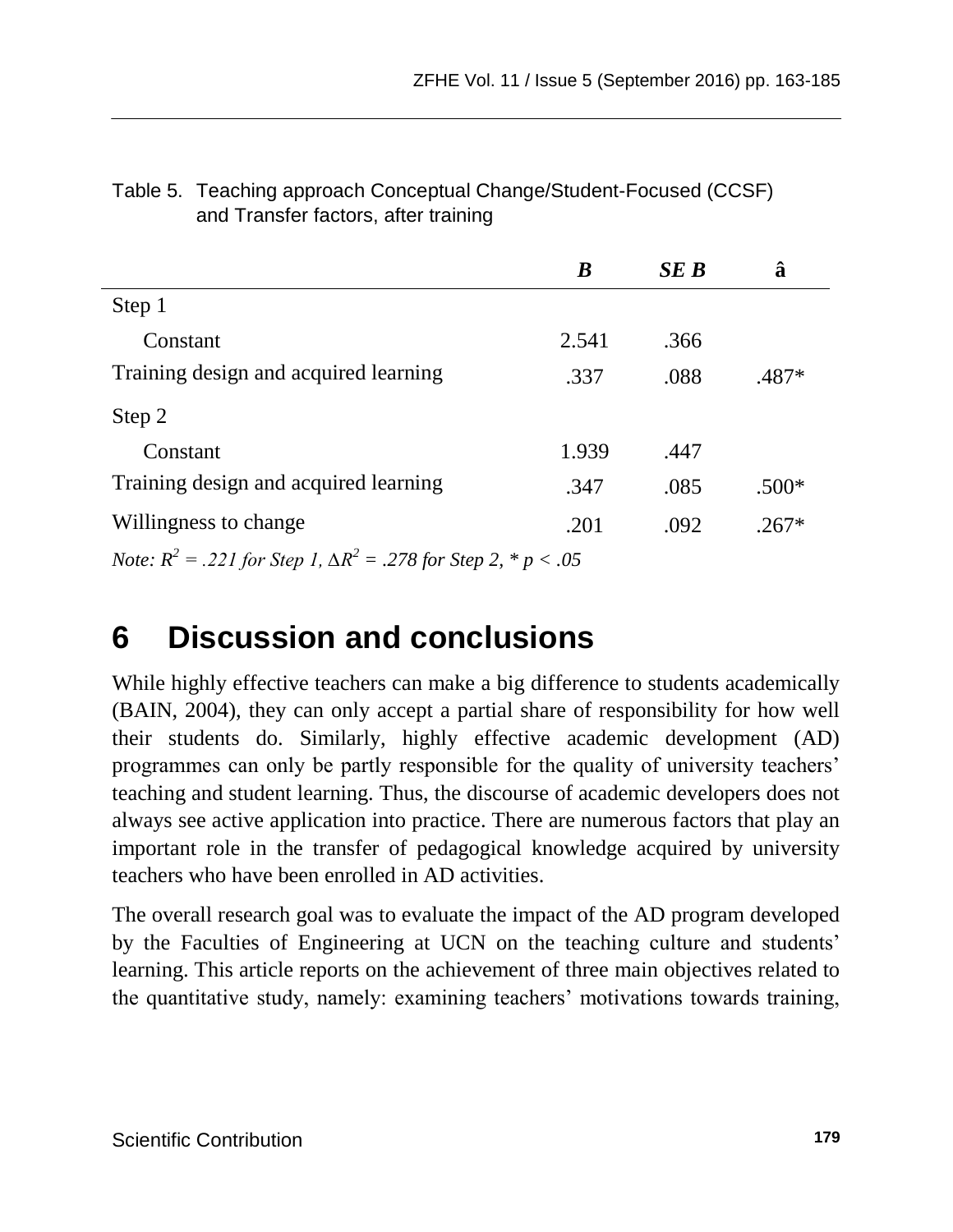the changes in conceptions about teaching and learning experienced due to the training, as well as the training's transfer potential into teaching practice.

At the beginning of the training process, a high percentage of teachers had great expectations and declared feeling motivated to apply the pedagogical skills developed in the teacher training program in their own classrooms. These expectations were even greater when there was a desire to offer better student learning opportunities.

Regarding teachers' teaching approaches, it is possible to conclude that there are no significant changes conceptions after training, partly because participants already report knowledge and practice of a student-centered teaching approach, and partly because they only attend short workshops. Although there are no changes at the group level, there might be individual changes which cancel each other out at the group level. From a methodological point of view, gathering more data from individual teachers is needed to report on changes. This information is being carefully addressed in the qualitative study (not reported here) by means of indepth interviews and two classroom observations on a sample of ten academics.

In relation to facilitating or hindering factors of training transfer, the study highlights the absence of barriers. This is a positive aspect since teachers show a good disposition to transfer the learning acquired in the training process. The obstacle to transfer lies in the *Personal organization and transfer capacity* and in the *Institutional recognition* factors. A highly facilitating factor is *Training design and acquired learning* and less facilitating factors are *Study program coordinator support, Environmental resources, Student feedback, and Team teacher culture*. Such results support those obtained by Feixas et al. (2013): teachers have difficulties with transfer because of the personal organization of work (lack of time, energy, agenda priorities) which limit their own transfer capacity. This study adds the particular difficulty of those teachers with an ITTF approach to teaching, who report, before training, that they are less willing to change. They also expect the institution to somehow recognize the effort implied in attending training and transferring the learning achieved.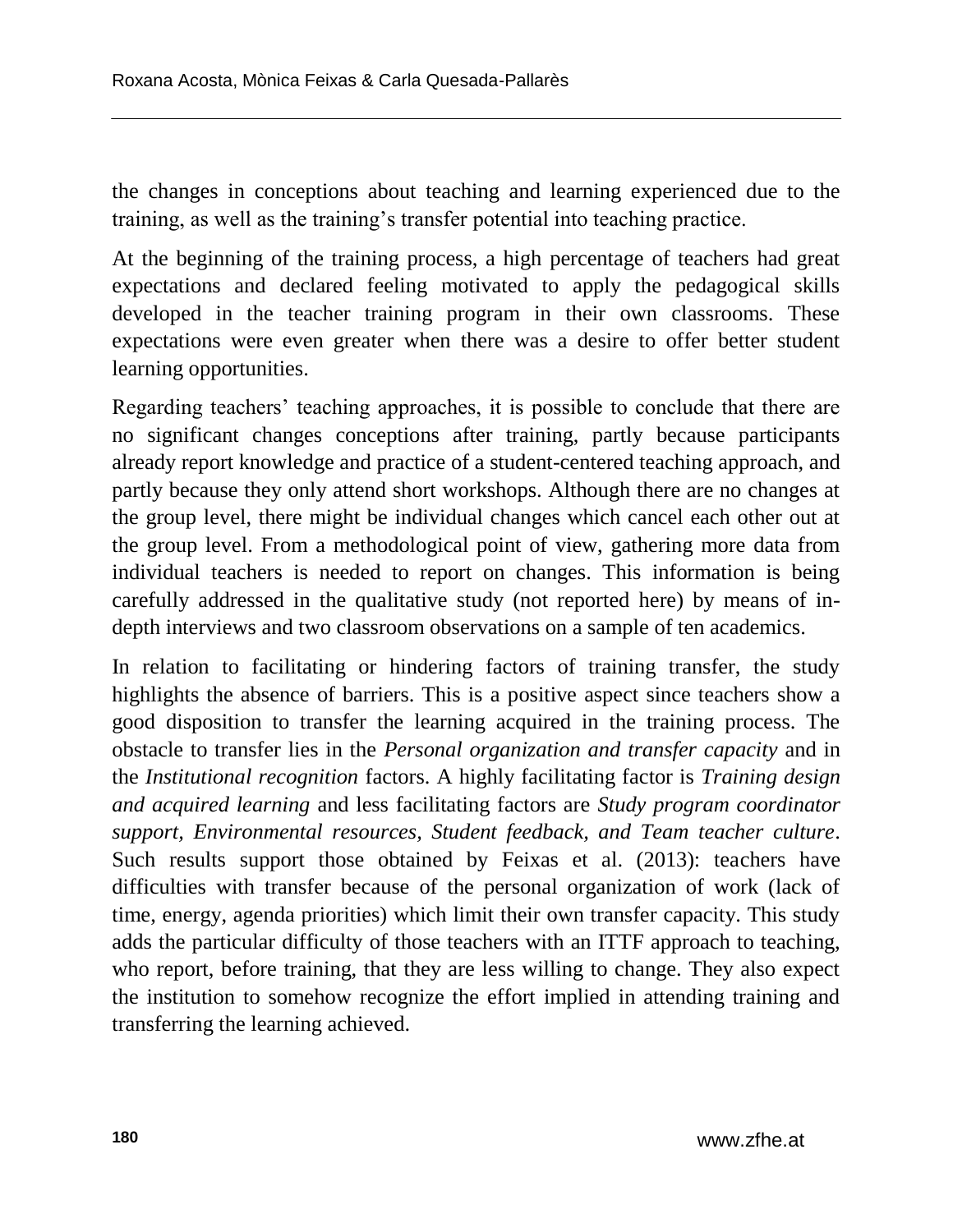Teachers with a CCTF approach to teaching already consider the role of students' feedback in implementing innovative practices. Towards the end of training, this group is more willing to change and recognizes the importance of the training design and the acquired learning. This result is particularly important since the purpose of AD is to develop teachers' conceptions towards student-centered approaches to teaching.

In order to improve the transfer of pedagogical training at the Faculties of Engineering, it is necessary to focus on the improvement of two factors: the personal organization of academics' work, and the perceived unwillingness to change. Recommendations would include measures supporting teachers individually in their struggle to improve teaching and transfer learning in a research-intensive environment, and to identify contextual resistance to change.

The targeted group in this study corresponds to the overall population participating in the AD program (N=97), and the obtained sample formed from a 68% response rate. Although this is regarded a very good response rate considering the length and complexity of the study, data can only be generalized within the context of the Faculties of Engineering at UCN. Complementary studies are foreseen to continue examining the transfer process of AD activities into practice.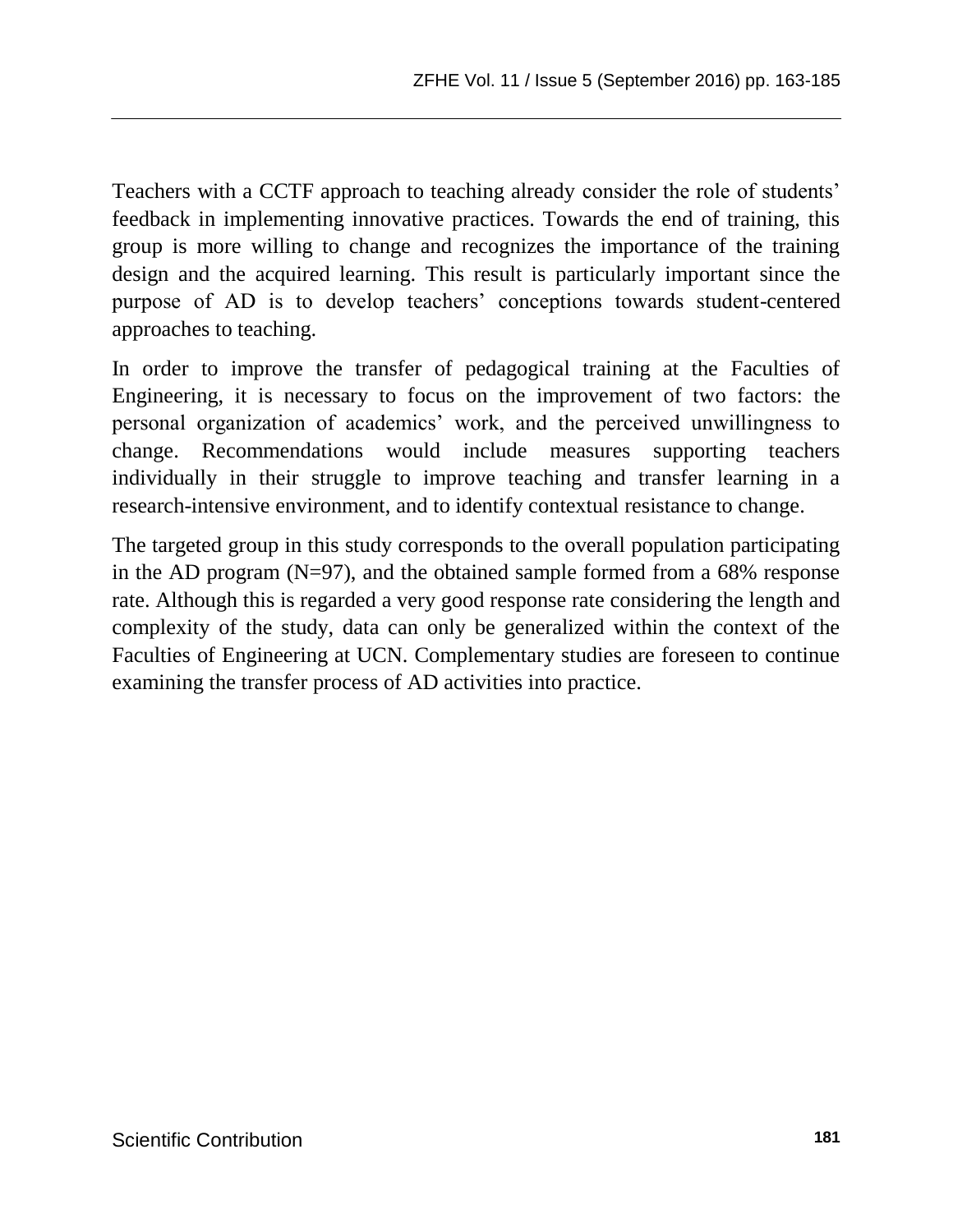# **7 References**

**Bain, K.** (2004). *What the best college teachers do*. Boston: Harvard University Press.

**Baldwin, T. T., & Ford, J. K.** (1988). Transfer of training: A review and directions for future research. *Personnel Psychology*, *41*(1), 63-105.

**Bernasconi, A.** (2007). Are there research universities in Chile? In P. G. Altbach, & J. Balán (Eds.), *World Class Worldwide. Transforming research universities in Asia and Latin America* (pp. 234-259)*.* Baltimore: Johns Hopkins Universidad Press.

**Bernasconi, A.** (2015). *La educación superior en Chile. Transformación, desarrollo y crisis*. Chile: Centro de Estudios de políticas y prácticas en Educación.

**Blume, B. D., Ford, J. K., Baldwin, T. T., & Huang, J. L.** (2010). Transfer of training: A meta analytic review. *Journal of Management, 36*(4), 1065-1105.

**Burke, L. A., & Hutchins, H. M.** (2008). A study of best practices in training transfer and proposed model of transfer. *Human Resource Development Quarterly, 19*(2), 107-128.

**Chalmers, D.** (2012). *Identification and implementation of the indicators and measures of the impact on teaching preparation programs in higher education* (TPP impact). Retrieved from<http://www.catl.uwa.edu.au/projects/tpp>

**Chalmers, D., & Gardiner, D.** (2015). La medición y el impacto de los programas de desarrollo de profesores universitarios. *Educar, 51*(1), 53-80.

**Crawley, E. F., Malmqvist, J., Östlund, S., Brodeur, D. R., & Edström, K.** (2014). *Rethinking Engineering Education*. Bern: Springer International Publishing Switzerland.

**De Rijdt, C., Stes, A., Van der Vleuten, C., & Dochy, F.** (2013). Influencing variables and moderators of transfer of learning to the workplace within the area of staff development in higher education: research review. *Educational Research Review*, *8,* 48-74.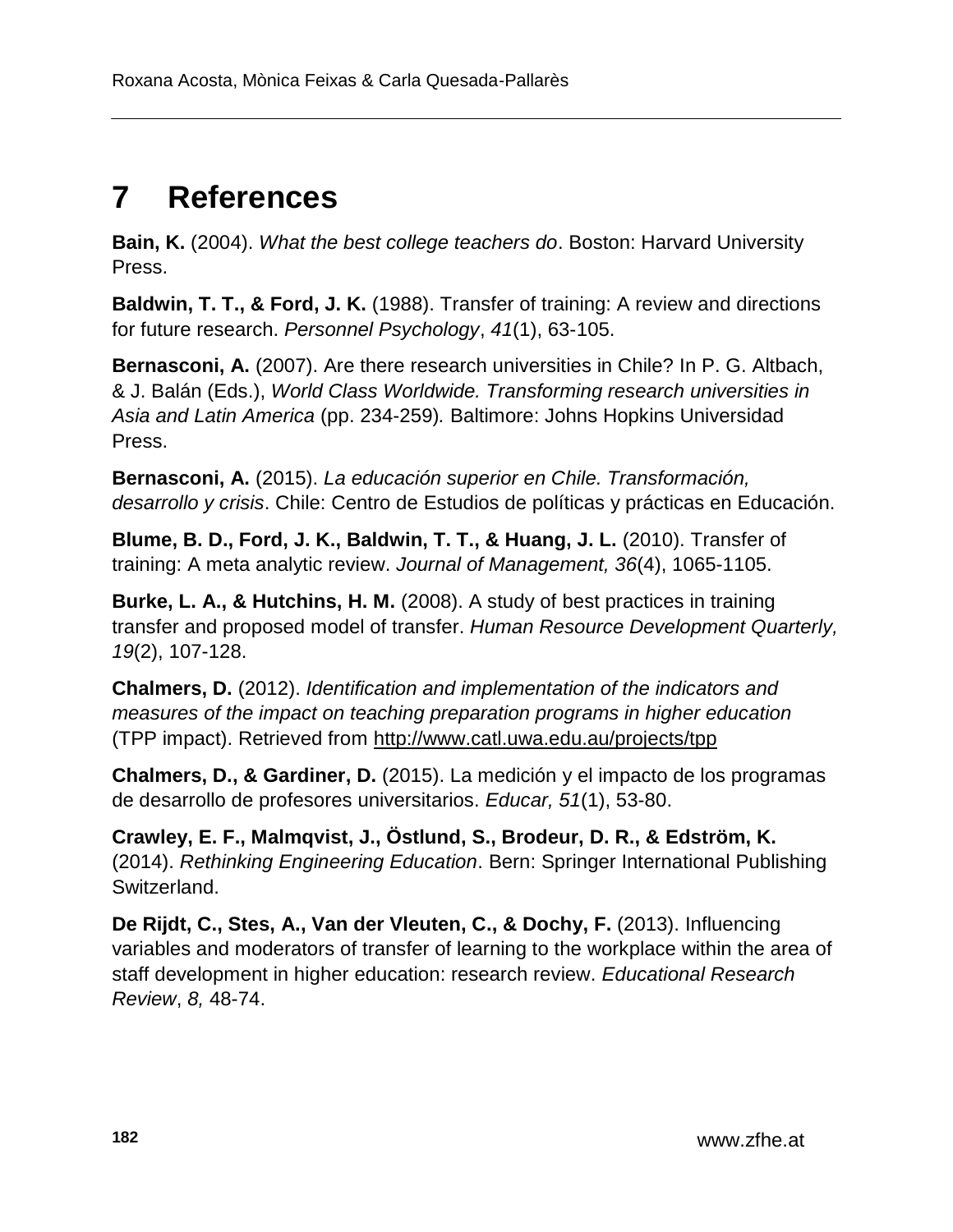**Feixas, M., Duran, M. M., Fernández, I., Fernández, A., García San Pedro, M. J., Márquez, M. D., Pineda, P., Quesada, C., Sabaté, S., Tomàs, M., Zellweger, F. & Lagos, P.** (2013). ¿Cómo medir la transferencia de la formación en Educación Superior?: el Cuestionario de Factores de Transferencia. *Revista de Docencia Universitaria, 11*(3), 219-248.

**Gibbs, G., & Coffey, M.** (2004).The impact of training of university teachers on their teaching skills, their approach to teaching and the approach to learning of their students. *Active Learning in Higher Education*, *5*(1), 87-100.

**González, C.** (2015). Perspectivas y desafíos de la docencia en la educación superior chilena. In A. Bernasconi (Ed.), *La educación superior en Chile. Transformación, desarrollo y crisis*. Pontificia Universidad Católica de Chile: Centro de Estudios de políticas y prácticas en Educación.

**Guskey, T.** (2002). Does it make a difference? Evaluating professional development. *Educational Leadership*, *59*(6), 45-51.

**Hanbury, A., Prosser, M., & Rickinson, M.** (2008). The differential impact of UK accredited teaching development programmes on academics' approaches to teaching. *Studies in Higher Education*, *33*(4), 469-483.

**Holton, E. F. III, Bates R. A., & Ruona, W. E. A.** (2000). Development of a generalized learning transfer system inventory. *Human Resource Development Quarterly*, *11*(4), 333-360.

Kirkpatrick, D. I. (1998). Evaluating training programs. The four levels (2<sup>nd</sup> ed.). San Francisco: Berrett-Koehler Publishers, Inc.

**Kreber, C., & Brook, P.** (2001). Impact evaluation of educational development programmes. *International Journal for Academic Development*, *6*(2), 96-108.

**Norton, L., Richardson, J., Hartley, J., Newstead, S., & Mayes, J.** (2005). Teachers' beliefs and intentions concerning teaching in higher education. *Higher Education*, *50*(4), 537-571.

**Parsons, D., Hill, I., Holland, J., & Willis, D.** (2012). *Impact of teaching development programmes in higher education.* Retrieved from [http://jisctechdis.ac.uk/assets/documents/research/HEA\\_Impact\\_Teaching\\_Develo](http://jisctechdis.ac.uk/assets/documents/research/HEA_Impact_Teaching_Development_Prog.pdf) [pment\\_Prog.pdf](http://jisctechdis.ac.uk/assets/documents/research/HEA_Impact_Teaching_Development_Prog.pdf)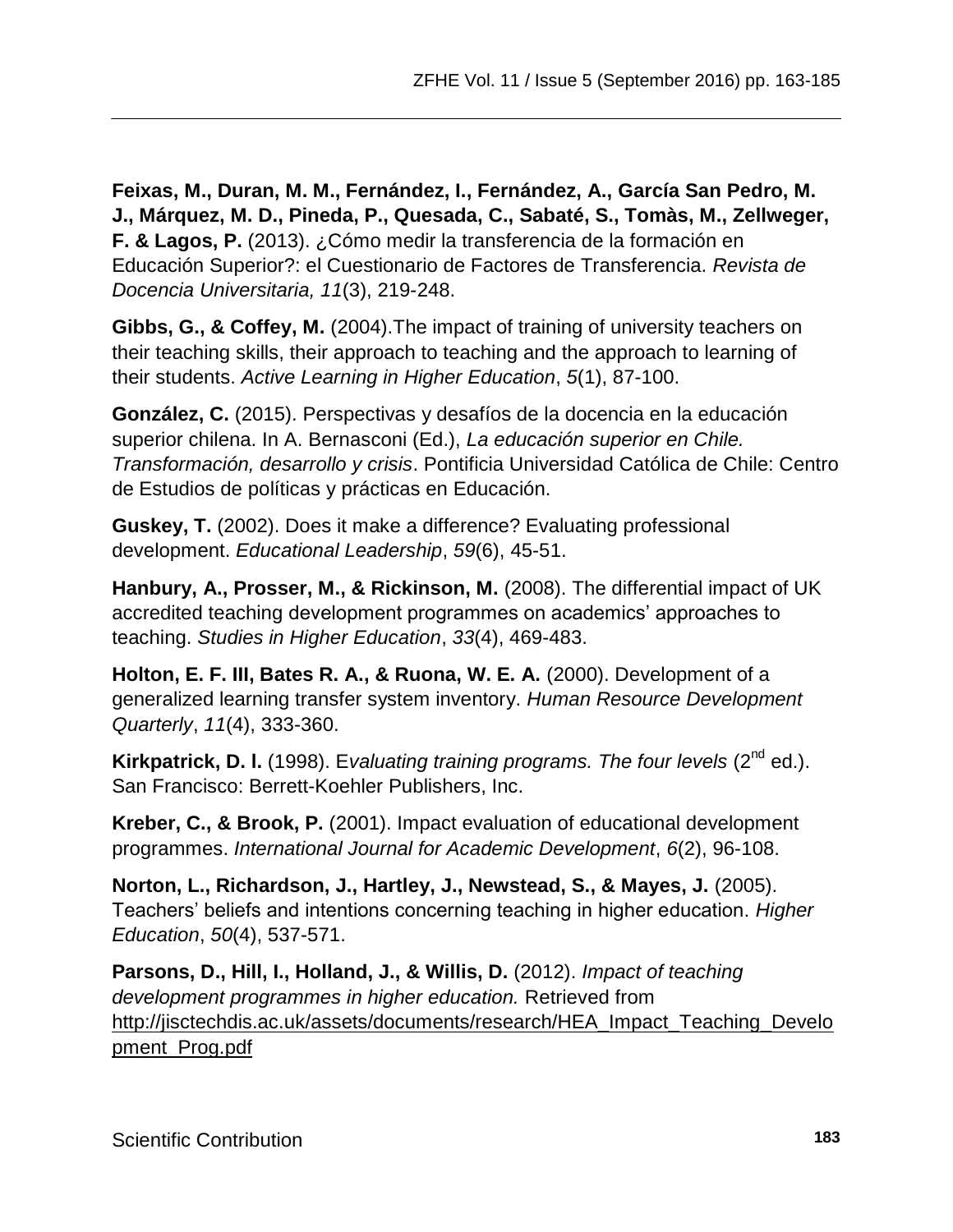**Pineda-Herrero, P., Quesada-Pallarès, C., & Ciraso-Calí, A.** (2014). Evaluation of Training Transfer Factors: The FET Model. In K. Schneider (Ed.), *Transfer of Learning in Organizations* (pp. 121-144). Germany: Springer International Publishing.

**Postareff, L., Lindblom-Ylänne S., & Nevgi, A.** (2007). The effect of pedagogical training on teaching in higher education. *Teaching and Teacher Education*, *23*(5), 557-571.

**Rust, C.** (2000). Do initial training courses have an impact on university teaching? The evidence from two evaluative studies of one course. *Innovations in Education and Teaching International*, *37*(3), 254-262.

**Stes, A., Clement, M., & Van Petegem, P.** (2007). The effectiveness of a faculty training programe: Long-term and institutional impact. *International Journal of Academic Development*, *12*(2), 99-109.

**Stes, A., Min-Leliveld M., Gijbels, D., & Van Petegem, P.** (2010). The impact of instructional development in higher education: The state-of-the-art of the research. *Educational Research Review, 5,* 25-49.

**Trigwell, K., & Prosser, M.** (1996). Changing approaches to teaching: a relational perspective. *Studies in Higher Education*, *21,* 275-284.

**Trigwell, K., Prosser, M., & Ginns, P.** (2005). Phenomenographic Pedagogy and a Revised "Approaches to Teaching Inventory". *Higher Education Research and Development*, *24*(4), 349-360.